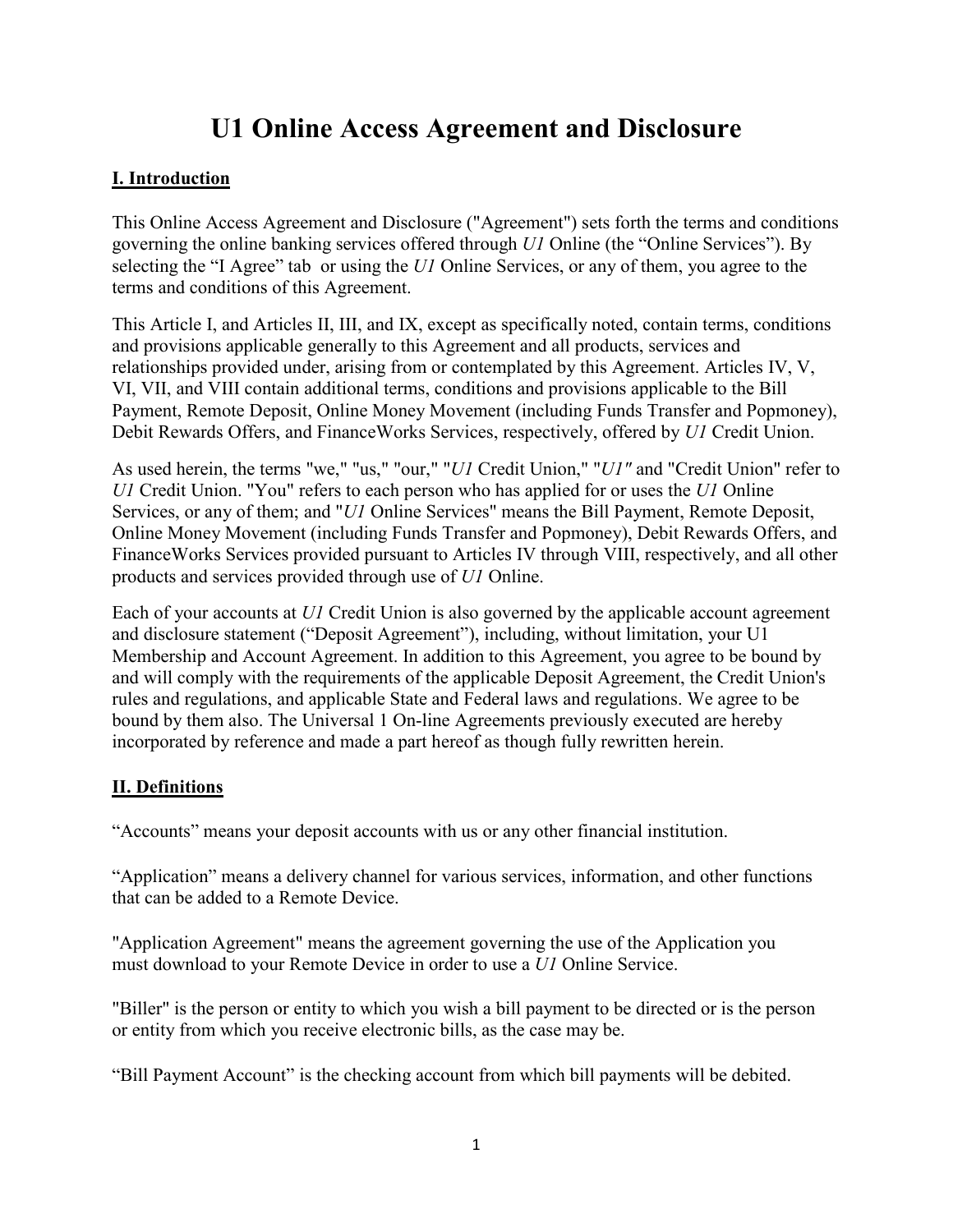"Bill Payment Services" means the bill payment services described in and offered pursuant to Article IV hereof.

"Business Day" means Monday through Friday, excluding any federal holiday.

"Check 21" means the Check Clearing for the 21st Century Act.

"Debit Rewards Offers" means the purchase rewards application described in and offered pursuant to Article VII hereof.

"Due Date" is the date reflected on your Biller statement for which the payment is due; it is not the late date or grace period.

"Funds Transfer Service" means the transfer of funds between any two of your accounts at *U1* Credit Union or any accounts you own at other financial institution, as described in and pursuant to Article VI hereof.

"Image" means the electronic image of the front and back of an Item, in addition to other required information, as specified by us, in the format we specify.

"Image Replacement Document" or "IRD" means a substitute check, as defined in Check 21.

An "Item" is an original: check, cashier's check, official check, U.S. Treasury check, or any other payment instrument, drawn on a financial institution within the United States and payable in U.S. currency that is payable to you. Items are deemed to be "items" under the Uniform Commercial Code and "checks" under The Expedited Funds Availability Act and Regulation CC.

"FinanceWorks" means the financial management service described in and offered pursuant to Article VIII hereof.

"Online Money Movement Services" means the Funds Transfer Service and Popmoney services.

"Payment Instruction" is the information provided by you to the Bill Payment Service for a bill payment to be made to the Biller (such as, but not limited to, Biller name, Biller account number, and Scheduled Payment Date).

"Popmoney" means the transfer of funds from one of your accounts to an account of a Recipient, as described in and pursuant to Article VI hereof.

"RDC Account" means your deposit account with us to which you are authorized to make a deposit using a Remote or Mobile Device.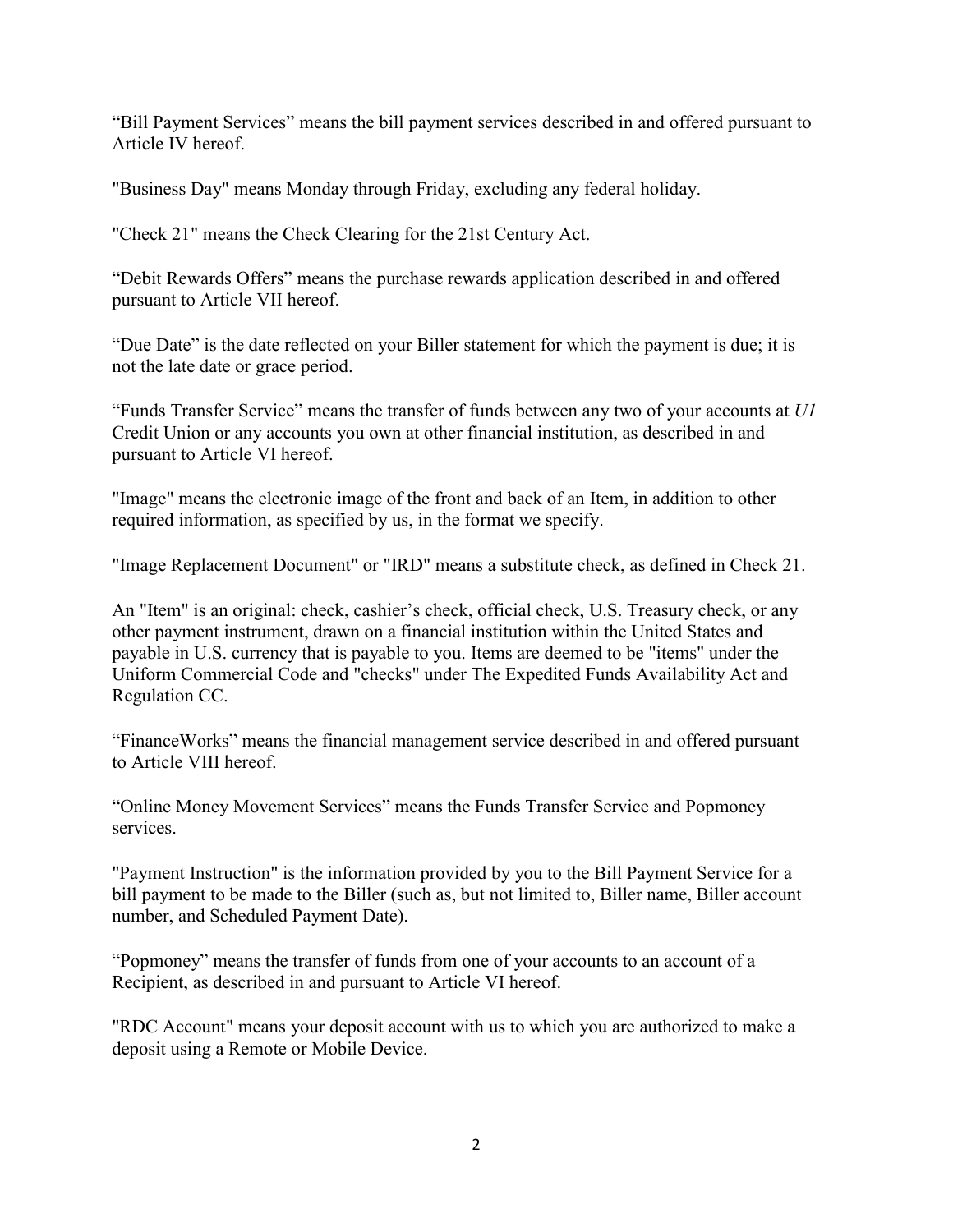"RDC Service" means the remote deposit capture service described in Article V hereof.

"Remote or Mobile Device" means any device acceptable to us from time to time that provides for the capture of images from Items and for transmission through the clearing process. Supported devices are subject to change without prior notice to you.

"Scheduled Payment" is a payment that has been scheduled through the Service but has not begun processing.

"Scheduled Payment Date" is the day you want your Biller to receive your bill payment and is also the day your Payment Account will be debited, unless the Scheduled Payment Date falls on a non-Business Day in which case it will be considered to be the previous Business Day.

#### **III. Access and Protecting Your Account**

#### **A. Accessing Your** *U1* **Credit Union Accounts through** *U1* **Online**

To access your accounts through *U1* Online, you must have a *U1* Credit Union account, a *U1* Online username and an Online password. You will be given an Online password for your use to log on to *U1* Online the first time. Upon logging in to *U1* Online the first time, you will be required to create a new username and password. You will use the username and password at the time of each subsequent login to *U1* Online.

You may change your Online password through using the options buttons within *U1* Online. We recommend you change your Online password regularly. For security purposes, it is recommended that you memorize your Online password and do not write it down. You are responsible for keeping your username, Online password, member numbers and other account data confidential.

#### **B. Password and Security**

You agree not to give or make available your password or other means to access your account to any unauthorized individuals. You are responsible for all payments and transactions you authorize using *U1* Online Service. If you permit other persons to use any *U1* Online Service or your password or other means to access your account, you are responsible for any transactions they authorize. If you believe that your password or other means to access your account has been lost or stolen or that someone may attempt to use the *U1* Online Services, or any of them, without your consent or has transferred money without your permission, you must notify us at once by calling *U1* Member Services at (937) 225-6800, option -0- / (800) 543-5000, option -0-, or writing us at Universal 1 Credit Union, 1 River Park Dr., Dayton, OH 45409.

#### **C. Hardware and Software Requirements**

In order to access and use the *U1* Online Services, and retain certain communications, you must have:

• An Internet browser that supports 128-bit encryption, such as the latest versions of Internet Explorer, Chrome or Safari.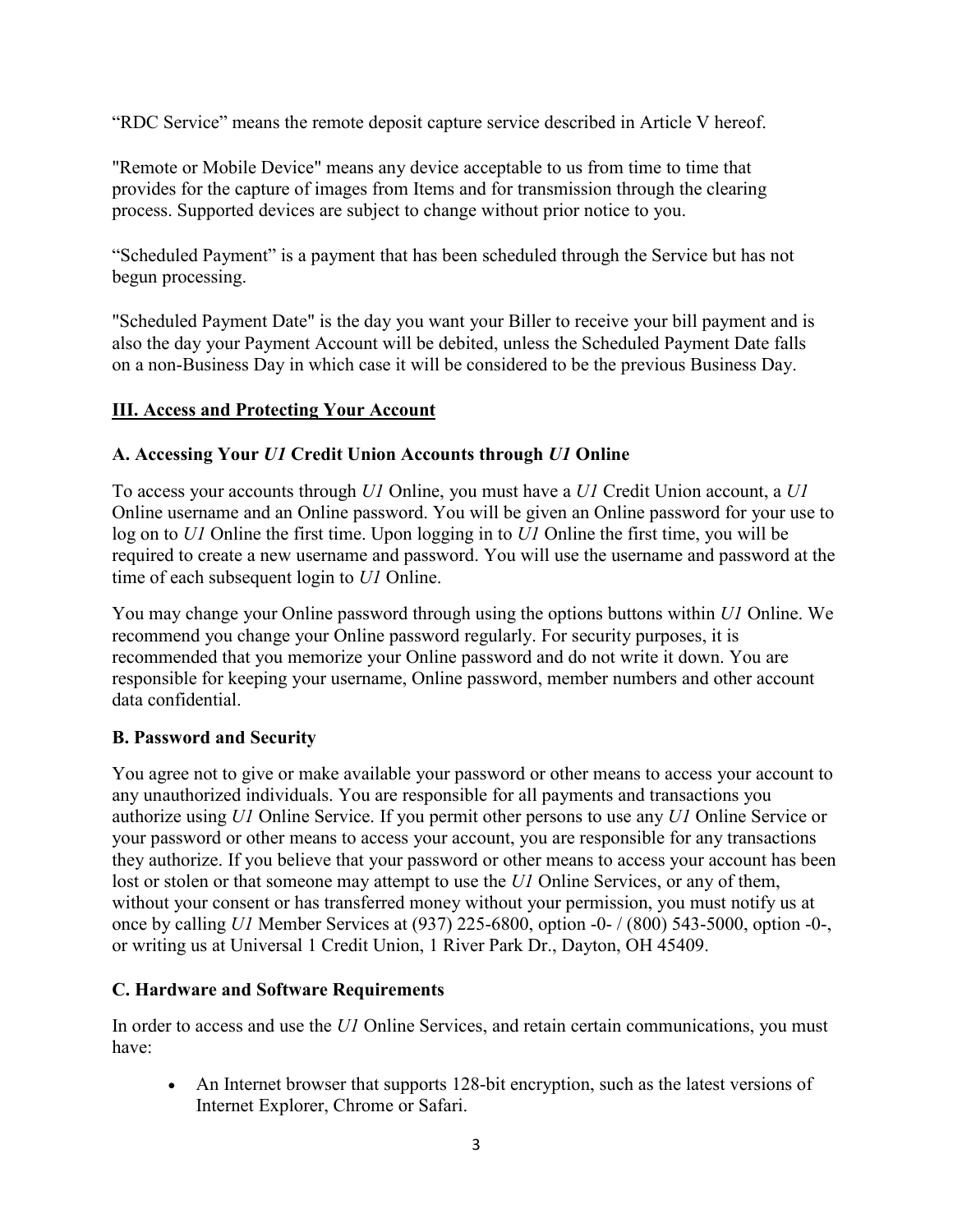- An e-mail account and e-mail software capable of reading and responding to your email.
- A personal computer, operating system and telecommunications connections to the Internet capable of supporting the foregoing.
- Sufficient electronic storage capacity on your computer's hard drive or other data storage unit.
- A printer that is capable of printing from your browser and e-mail software
- A telephone capable of accepting either a voice response or text message

In order to access and use Mobile Banking you must have a compatible and supported mobile phone served by a certified mobile carrier, be enabled to receive and transmit data, and must include texting functionality.

You must have a Remote Device in order to utilize the RDC Service.

### **D. Fees and Charges**

There are currently no fees for accessing your account(s) through *U1* Online. However, there may be fees associated with optional banking services and features, such as Bill Payment Services. The fees for U1 Online Bill Payment Services are:

- 1. No charge for up to **15** transactions per calendar month or any portion thereof, **\$0.50** for each additional transaction.
- 2. Additional fees; **\$15.00** for expedited payments
- 3. Universal 1 Credit Union's standard fees for returned items, stop payments and cancelled check copies for checks you issue/write also apply. Please refer to our General Fee Schedule for details of applicable fees. You authorize us to deduct any such fees from any account in your name.

We reserve the right to change the charges or fees for accessing your accounts through *U1* Online or using the *U1* Online Services, or any of them, at any time. We will notify you online, send a notice to you at the address shown on our records, or send you an electronic mail message, as required by applicable law. We will deduct any and all fees automatically each month from your U1 Checking Account. Should your Checking Account have insufficient funds, we will deduct the appropriate fees from your Savings Account and any overdraft fee would apply. You will be charged this fee every month you are enrolled in the Service, regardless of use.

### **E. New Services**

*U1* Credit Union may, from time to time, introduce new online services. By using these services when they become available, you agree to be bound by the rules governing your use of the services.

### **F. Benefits of Using** *U1* **Online**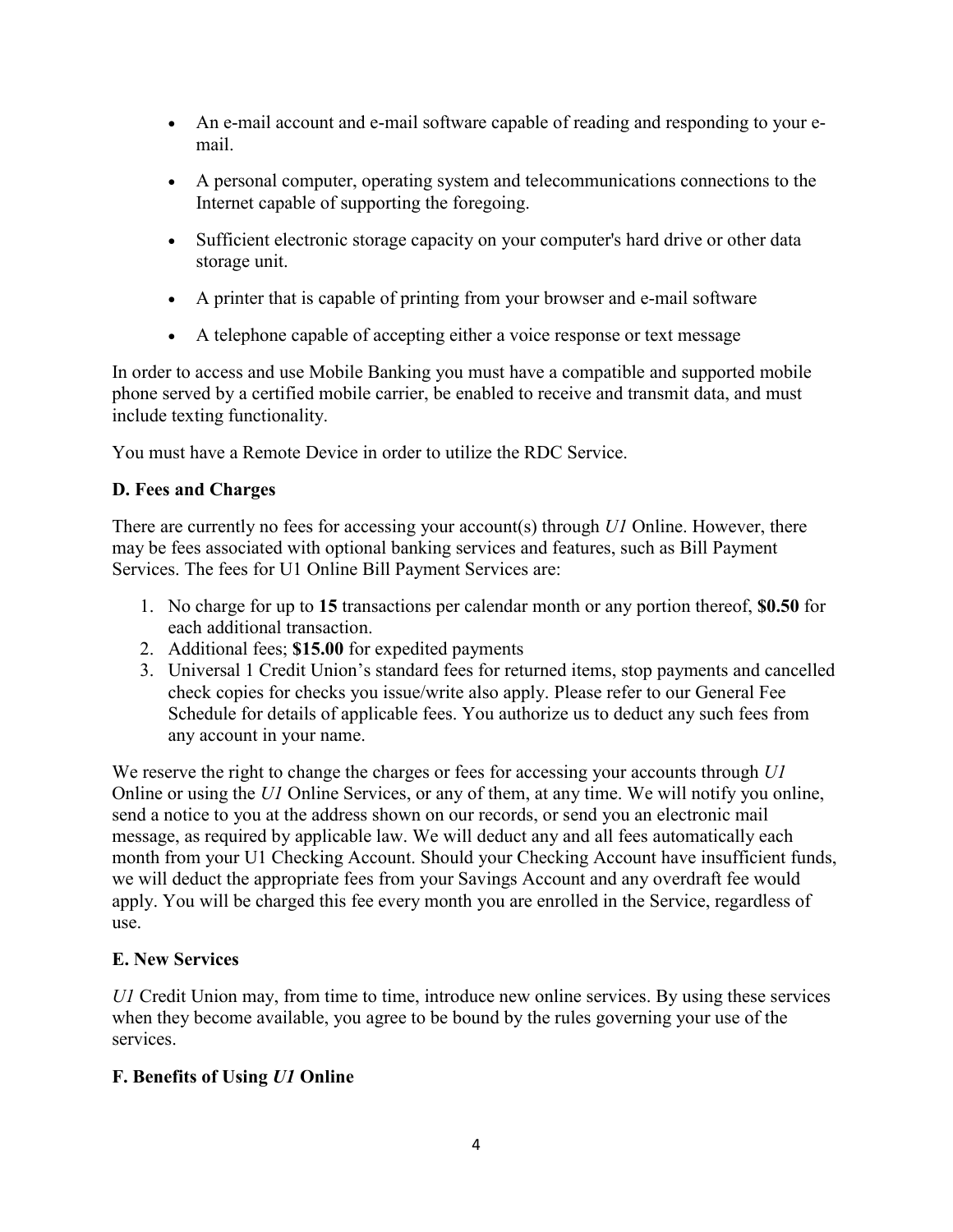With *U1* Online, you can manage your personal accounts from your home or office on your personal computer or mobile device. You can use *U1* Online to:

- View account balances and review transaction history.
- •Transfer money between your Credit Union accounts and your accounts at other financial institutions.
- •Transfer funds from one of your accounts at *U1* or another financial institution to a recipient.
- Pay bills or transfer funds to any merchant, institution or individual.
- •Communicate directly with *U1* Credit Union through E-mail.
- View and archive electronic documents, including statements and notices.

### **G. Payment Account**

Although there are no fees for accessing your accounts through *U1* Online, you may be asked to designate a payment account for selected service(s), such as the Bill Payment Account for Bill Payment Services. You agree to pay promptly all fees and charges for services provided under this Agreement, and authorize us to charge the account that you have designated as the payment account or any other account for any such fees and charges. If you close the payment account, you must notify *U1* Credit Union and identify a new payment account for the selected service(s).

### **H. Transfers from Non-Transactional Accounts**

The number of transfers from a non-transactional account (e.g., a savings account) is limited as described in the applicable Deposit Agreement and disclosure. If a hold has been placed on deposits made to an account from which you wish to transfer funds, you cannot transfer the portion of the funds held until the hold expires.

### **I. Overdrafts: Order of Payments, Transfers, Other Withdrawals**

If your account has insufficient funds to perform all electronic funds transfers (ATM withdrawals, pre-authorized transactions, *U1* Online transfers and bill payments, etc.) that you have requested for a given business day, then:

- 1.Certain electronic funds transfers involving currency disbursement, like ATM withdrawals, will have priority, and
- 2.The electronic funds transfers initiated through *U1* Online that may result in an overdraft of your account may, at *U1* Credit Union's discretion, be canceled.

In addition, you will be charged the same overdraft charges that apply to your account.

### **J. Hours of Accessibility**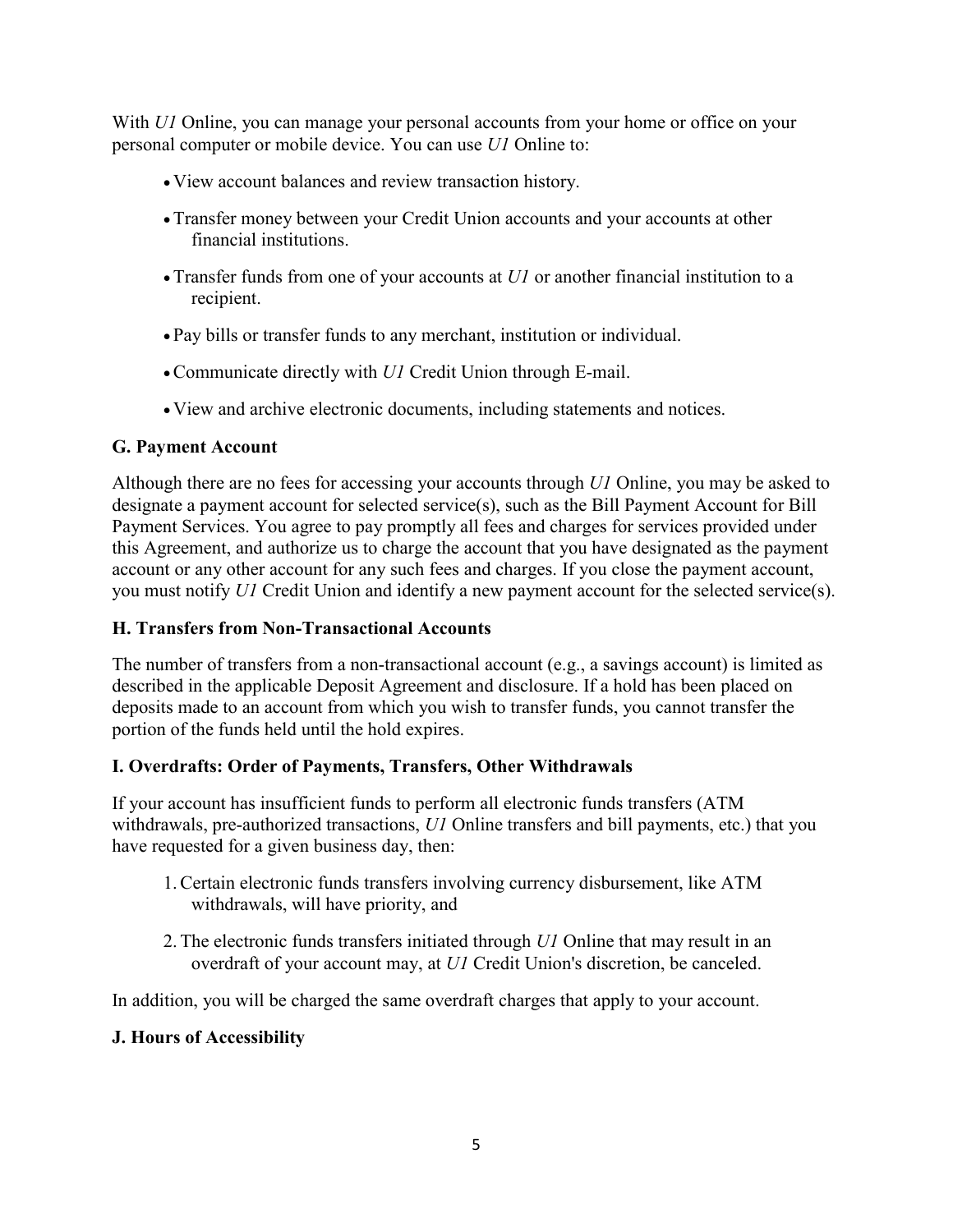You can access your *U1* Credit Union accounts through *U1* Online seven days a week, 24 hours a day. However, at certain times, some or all of *U1* Online may not be available because of system maintenance. You will be notified online when this occurs.

### **K. Third-Party Charges**

You agree to be responsible for any third-party charges (e.g., internet, telephone, mobile SMS) incurred by accessing your *U1* Credit Union accounts or conducting Online Services through *U1* Online.

# **L. Preventing Misuse of Your Account**

Your role is extremely important in the prevention of any wrongful use of your account. You must promptly examine your statement upon receipt. If you find that your records and ours disagree, you must immediately call *U1* Member Services at (937) 225-6800, option -0- / (800) 543-5000, option -0-.

In addition to protecting your passwords and account information, you should also take precautions to protect your personal identification information, such as your driver's license, Social Security Number, etc. This information by itself or together with information on your account may allow unauthorized access to your account(s). It is your responsibility to protect personal information with the same level of care that you protect your account.

# **M. Secured Electronic Mail (E-mail)**

Sending secured electronic mail (E-mail) through *U1* Online is a safe way to communicate with *U1*. E-mail is provided for you to ask questions about your account(s) and provide general feedback. E-mail is accessible after you sign on to a session of *U1* Online with your password. To ensure the security of your account information, we recommend that you use the E-mail feature within *U1* Online when asking specific questions about your account(s). It is assumed that any communications through *U1* Online were sent or authorized by you.

You cannot use E-mail to initiate transactions on your account(s). For banking transactions, please use the appropriate functions within *U1* Online or call (937) 225-6800, option -0- / (800) 543-5000, option -0-.

# **N. Important Things To Remember**

*U1* will NEVER contact our members and ask them to provide their online banking credentials. This includes, but is not limited to, by mail, phone, email, text message or in-person.

Establishing an e-Alert for certain transaction types or dollar amounts can help you stay aware of activity on your account. *U1* also provides real-time reporting and pending debits on all accounts. Periodic review of your accounts can help identify suspicious activity early.

In the event you do identify suspicious activity on any of your accounts, please contact *U1* immediately at (937) 225-6800, option -0- / (800) 543-5000, option -0-.

# **IV. Bill Payment Service**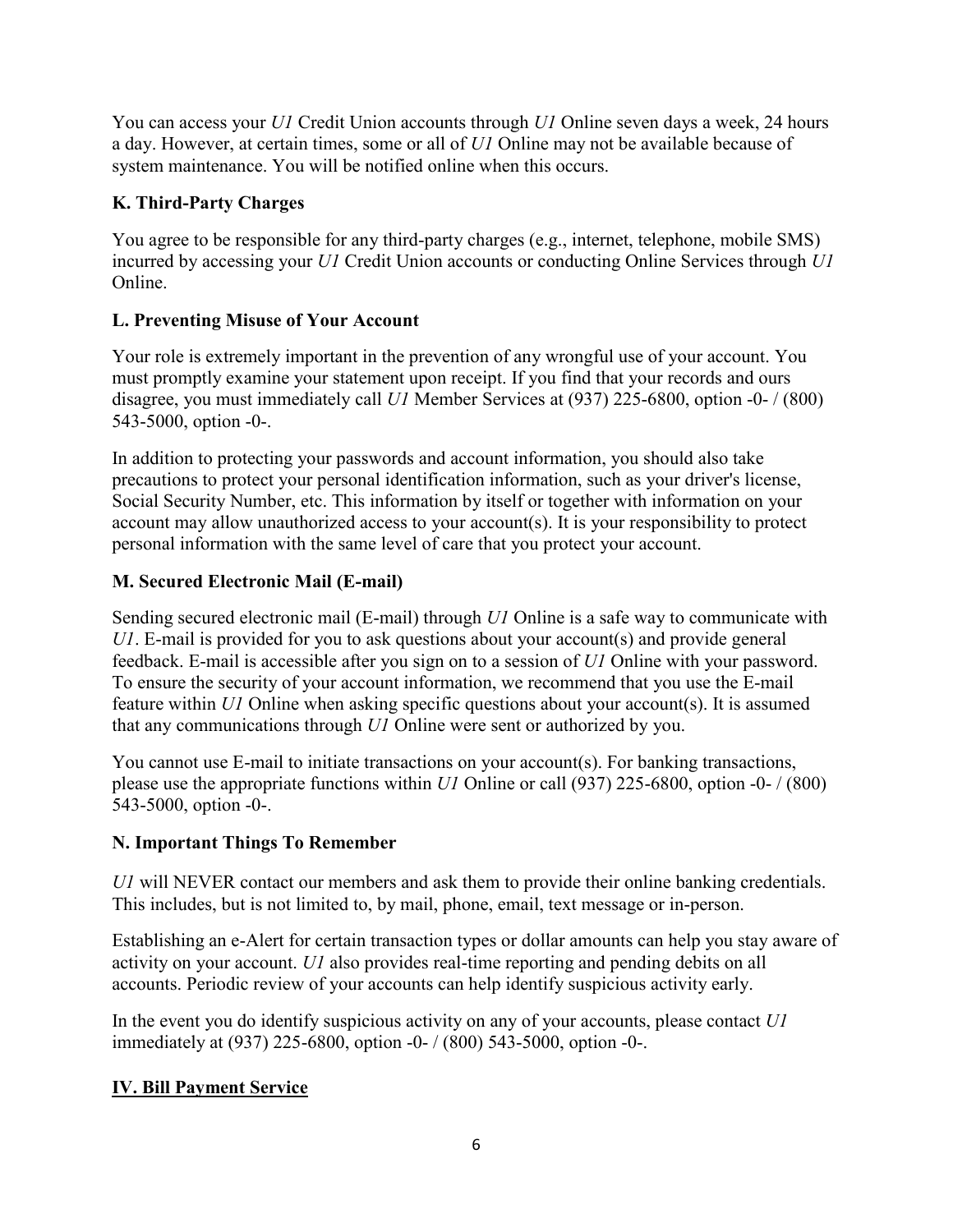### **A. Payment Scheduling**

The earliest possible Scheduled Payment Date for each Biller (typically five (5) or fewer Business Days from the current date) will be designated within the application when you are scheduling the payment. Therefore, the application will not permit you to select a Scheduled Payment Date less than the earliest possible Scheduled Payment Date designated for each Biller. When scheduling payments you must select a Scheduled Payment Date that is no later than the actual Due Date reflected on your Biller statement unless the Due Date falls on a non-Business Day. If the actual Due Date falls on a non-Business Day, you must select a Scheduled Payment Date that is at least one (1) Business Day before the actual Due Date. Scheduled Payment Dates must be prior to any late date or grace period.

Payments to Billers outside of the United States or its territories are prohibited through the Bill Payment Service.

### **B. Service Guarantee**

Due to circumstances beyond the our control, particularly delays in handling and posting payments by Billers or financial institutions, some transactions may take longer to be credited to the account to which you have directed payment. Except as set forth below, we will bear responsibility for any late payment related charges up to \$50.00 should a payment post after its Due Date as long as the payment was scheduled in accordance with the guidelines described under "Payment Scheduling" in this Agreement.

Although tax payments and court-ordered payments may be scheduled through the Bill Payment Service, such payments are discouraged and are scheduled at your own risk. In no event shall we be liable for any claims or damages resulting from your scheduling of these types of payments. All research and resolution for any misapplied, mis-posted or misdirected tax or court-ordered payments will be the sole responsibility of you and not of the Service.

### **C. Payment Authorization and Payment Remittance**

By providing us with names and account information of Billers to whom you wish to direct payments, you authorize us to follow the Payment Instructions we receive through the payment system. In order to process payments more efficiently and effectively, we may edit or alter payment data or data formats in accordance with Biller directives.

When we receive a Payment Instruction through the Bill Payment Services, you authorize us to debit your Payment Account and remit funds on your behalf so that the funds arrive as close as reasonably possible to the Scheduled Payment Date designated by you. You also authorize us to credit your Payment Account for payments returned to us by the United States Postal Service or Biller, or payments remitted to you on behalf of another authorized user of the Bill Payment Service.

We will use our best efforts to make all your payments properly. However, we shall incur no liability and any Service Guarantee shall be void if we are unable to complete any payments initiated by you because of the existence of any one or more of the following circumstances: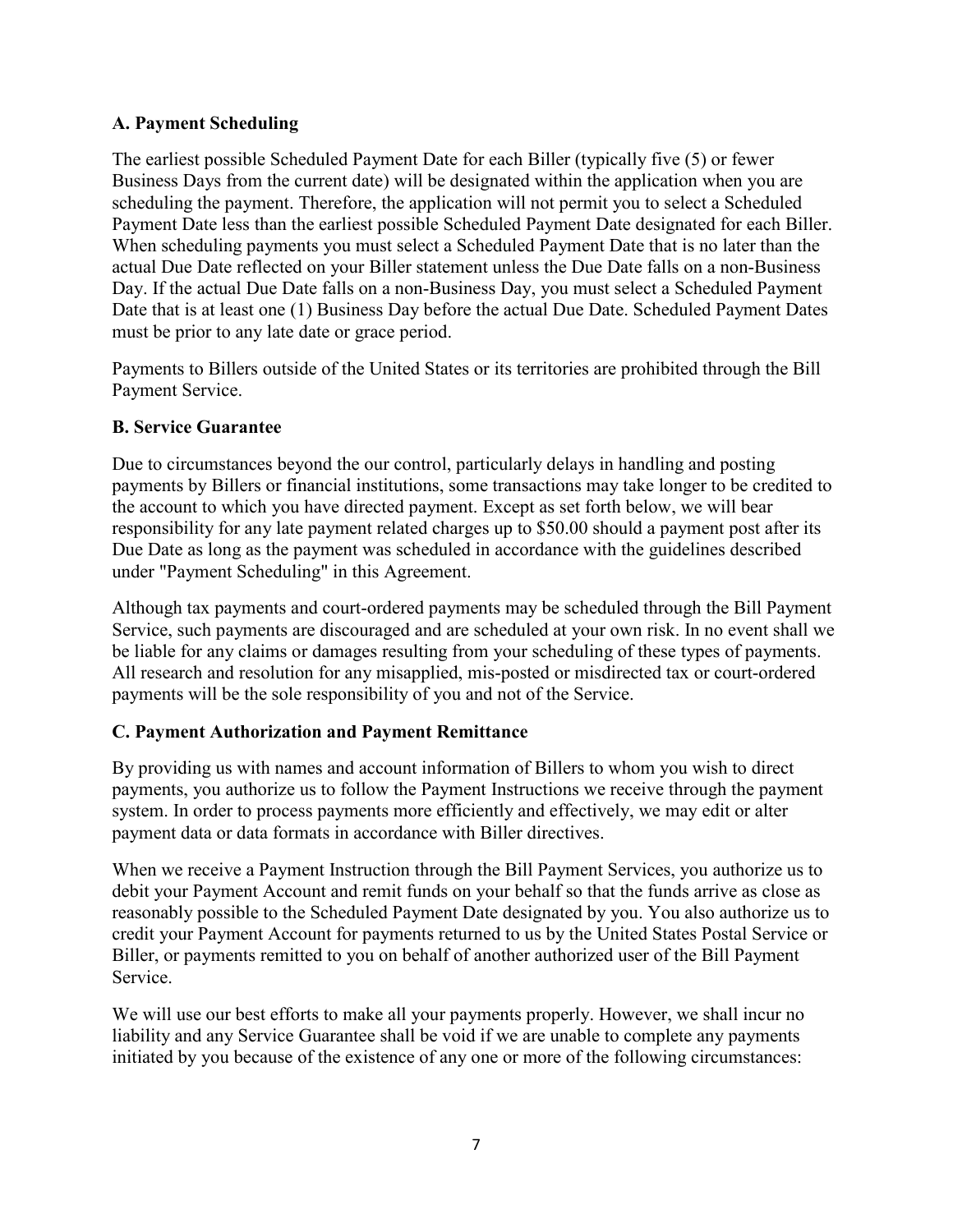- 1. If, through no fault of the Credit Union, your Payment Account does not contain sufficient funds to complete the transaction;
- 2. The payment processing center is not working properly and you know or have been advised by us or on our behalf about the malfunction before you execute the transaction;
- 3. You have not provided us with the correct Payment Account information, or the correct name, address, phone number, or account information for the Biller; and/or,
- 4. Circumstances beyond our control (such as, but not limited to, fire, flood, or interference from an outside force) prevent the proper execution of the transaction and we have taken reasonable precautions to avoid those circumstances.

Provided none of the foregoing exceptions are applicable, if we cause an incorrect amount of funds to be removed from your Payment Account or cause funds from your Payment Account to be directed to a Biller which does not comply with your Payment Instructions, we shall be responsible for returning the improperly transferred funds to your Payment Account, and for directing to the proper Biller any previously misdirected transactions, and, if applicable, for any late payment related charges.

### **D. Payment Methods**

We reserve the right to select the method in which to remit funds on your behalf to your Biller. These payment methods may include, but may not be limited to, an electronic payment, an electronic to check payment, or a laser draft payment (funds remitted to the Biller are deducted from your Payment Account when the laser draft is presented to your financial institution for payment).

#### **E. Payment Cancellation Requests**

You may cancel or edit any Scheduled Payment (including recurring payments) by following the directions within the application. There is no charge for canceling or editing a Scheduled Payment. Once we have begun processing a payment, the payment cannot be cancelled or edited, therefore a stop payment request must be submitted.

### **F. Stop Payment Requests**

Our ability to process a stop payment request will depend on the payment method and whether or not a check has cleared. We may not have a reasonable opportunity to act on any stop payment request after a payment has been processed. If you desire to stop any payment that has already been processed, you must contact Member Services. Although we will make every effort to accommodate your request, we will have no liability for failing to do so. We may also require you to present your request in writing within fourteen (14) days. You will be charged for each stop payment request in accordance with our current General Fee Schedule.

### **G. Bill Delivery and Presentment**

This feature is for the presentment of electronic bills only and it is your sole responsibility to contact your Billers directly if you do not receive your statements. In addition, if you elect to activate one of the Bill Payment Service's electronic bill options, you also agree to the following: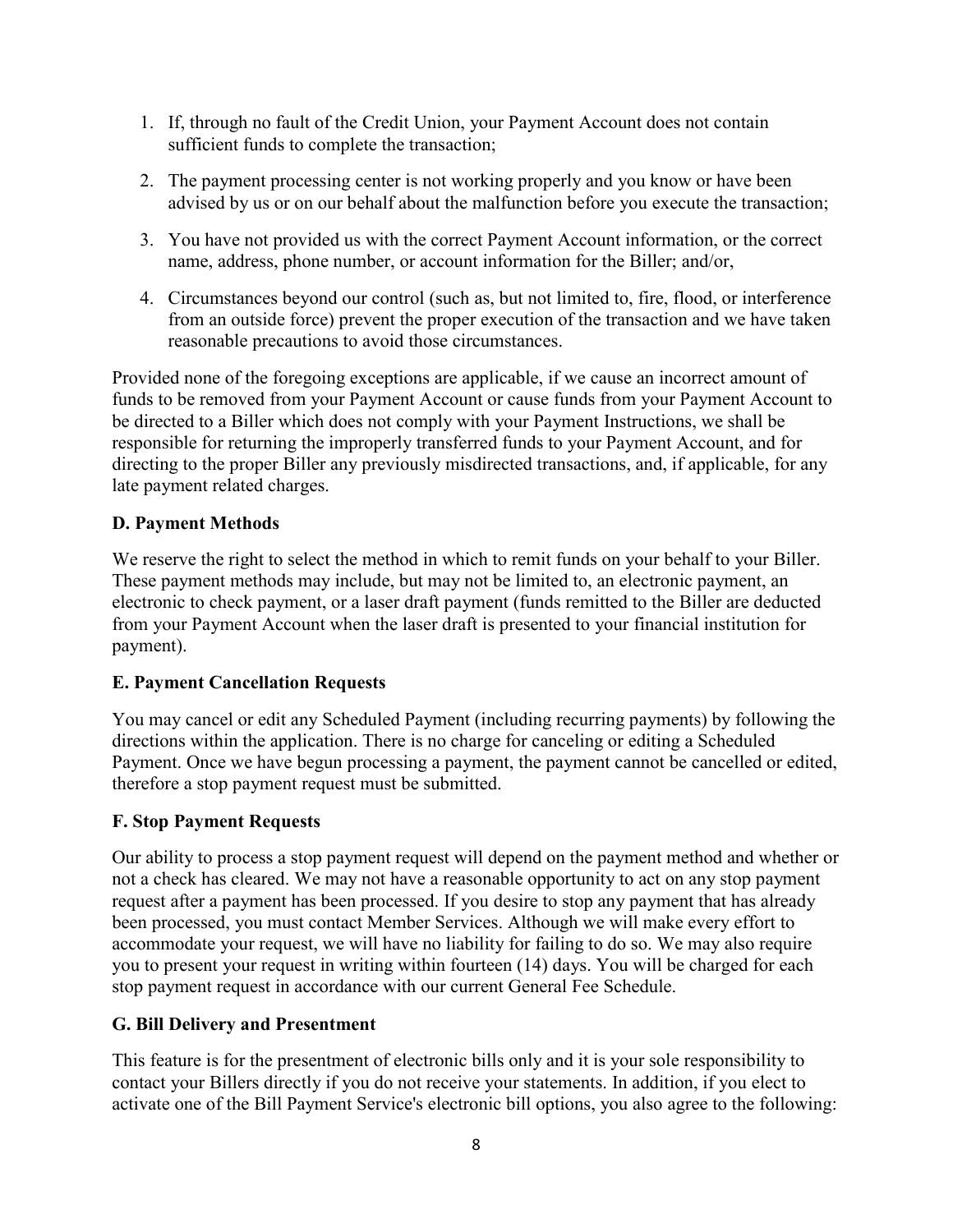Information provided to the Biller - We are unable to update or change your personal information such as, but not limited to, name, address, phone numbers and e-mail addresses, with the electronic Biller. Any changes will need to be made by contacting the Biller directly. Additionally, it is your responsibility to maintain all usernames and passwords for all electronic Biller sites. You also agree not to use someone else's information to gain unauthorized access to another person's bill. We may, at the request of the Biller, provide to the Biller your e-mail address, service address, or other data specifically requested by the Biller at the time of activating the electronic bill for that Biller, for purposes of the Biller informing you about Service and/or bill information.

Activation - Upon activation of the electronic bill feature, we may notify the Biller of your request to receive electronic billing information. The presentment of your first electronic bill may vary from Biller to Biller and may take up to sixty (60) days, depending on the billing cycle of each Biller. Additionally, the ability to receive a paper copy of your statement(s) is at the sole discretion of the Biller. While your electronic bill feature is being activated, it is your responsibility to keep your accounts current. Each electronic Biller reserves the right to accept or deny your request to receive electronic bills.

Authorization to obtain bill data - Your activation of the electronic bill feature for a Biller shall be deemed by us to be your authorization for us to obtain bill data from the Biller on your behalf. For some Billers, you will be asked to provide us with your user name and password for that Biller. By providing us with such information, you authorize us to use the information to obtain your bill data.

Notification - We will use our best efforts to present all of your electronic bills promptly. In addition to notification within the Bill Payment Service, we may send an e-mail notification to the e-mail address listed for your account. It is your sole responsibility to ensure that this information is accurate. In the event you do not receive notification, it is your responsibility to periodically logon to the Bill Payment Service and check on the delivery of new electronic bills. The time for notification may vary from Biller to Biller. You are responsible for ensuring timely payment of all bills.

Cancellation of electronic bill notification - The electronic Biller reserves the right to cancel the presentment of electronic bills at any time. You may cancel electronic bill presentment at any time. The timeframe for cancellation of your electronic bill presentment may vary from Biller to Biller. It may take up to sixty (60) days, depending on the billing cycle of each Biller. We will notify your electronic Biller(s) as to the change in status of your account and it is your sole responsibility to make arrangements for an alternative form of bill delivery. We will not be responsible for presenting any electronic bills that are already in process at the time of cancellation.

Non-Delivery of electronic bill(s) - You agree to hold us harmless should the Biller fail to deliver your statement(s). You are responsible for ensuring timely payment of all bills. Copies of previously delivered bills must be requested from the Biller directly.

Accuracy and dispute of electronic bill - We are not responsible for the accuracy of your electronic bill(s). We are only responsible for presenting the information we receive from the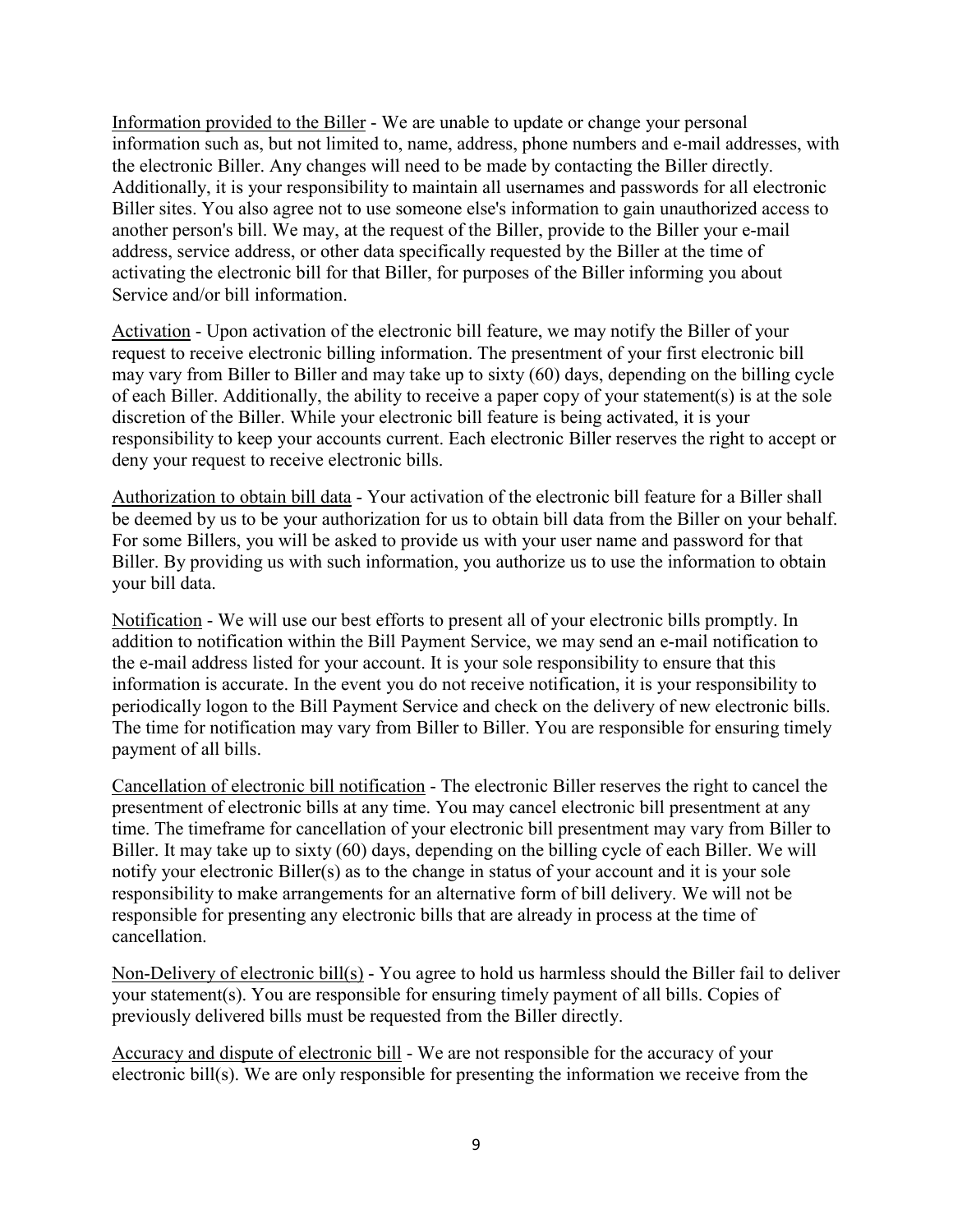Biller. Any discrepancies or disputes regarding the accuracy of your electronic bill summary or detail must be addressed with the Biller directly.

This Agreement does not alter your liability or obligations that currently exist between you and your Billers.

### **H. Service Fees and Additional Charges**

Any applicable fees will be charged regardless of whether the Bill Payment Service was used during the billing cycle. There may be a charge for additional transactions and other optional services. You agree to pay such charges and authorize the Service to deduct the calculated amount from your designated Billing Account for these amounts and any additional charges that may be incurred by you. Any financial fees associated with your standard deposit accounts will continue to apply. You are responsible for any and all telephone access fees and/or Internet service fees that may be assessed by your telephone and/or Internet service provider.

### **I. Failed or Returned Transactions**

In using the Bill Payment Service, you are requesting the Bill Payment Service to make payments for you from your Bill Payment Account. You understand Billers and/or the United States Postal Service may return payments to us for various reasons such as, but not limited to, Biller's forwarding address expired; Biller account number is not valid; Biller is unable to locate account; or Biller account is paid in full. We will use reasonable efforts to research and correct the returned payment and return it to your Biller, or void the payment and credit your Payment Account. If we are unable to complete the transaction for any reason (including, without limitation, insufficient funds in your Bill Payment Account), the transaction will not be completed. In such case, you agree to reimburse us for any fees imposed by the payee or a financial institution as a result of the return.

#### **J. Address or Account Changes**

It is your sole responsibility to ensure that the contact information in your user profile is current and accurate. This includes, but is not limited to, name, address, phone numbers and email addresses. Changes can be made either within the application or by contacting Member Services. Any changes in your Bill Payment Account should also be made in accordance with the procedures outlined within the application's Help files. All changes made are effective immediately for scheduled and future payments paid from the updated Bill Payment Account information. We are not responsible for any payment processing errors or fees incurred if you do not provide accurate Bill Payment Account or contact information.

#### **K. Biller and Amount Limitation**

We reserve the right to refuse to pay any Biller to whom you may direct a payment. We will notify you promptly if we decide to refuse to pay a Biller designated by you. This notification is not required if you attempt to make a prohibited payment or an exception payment under this Agreement.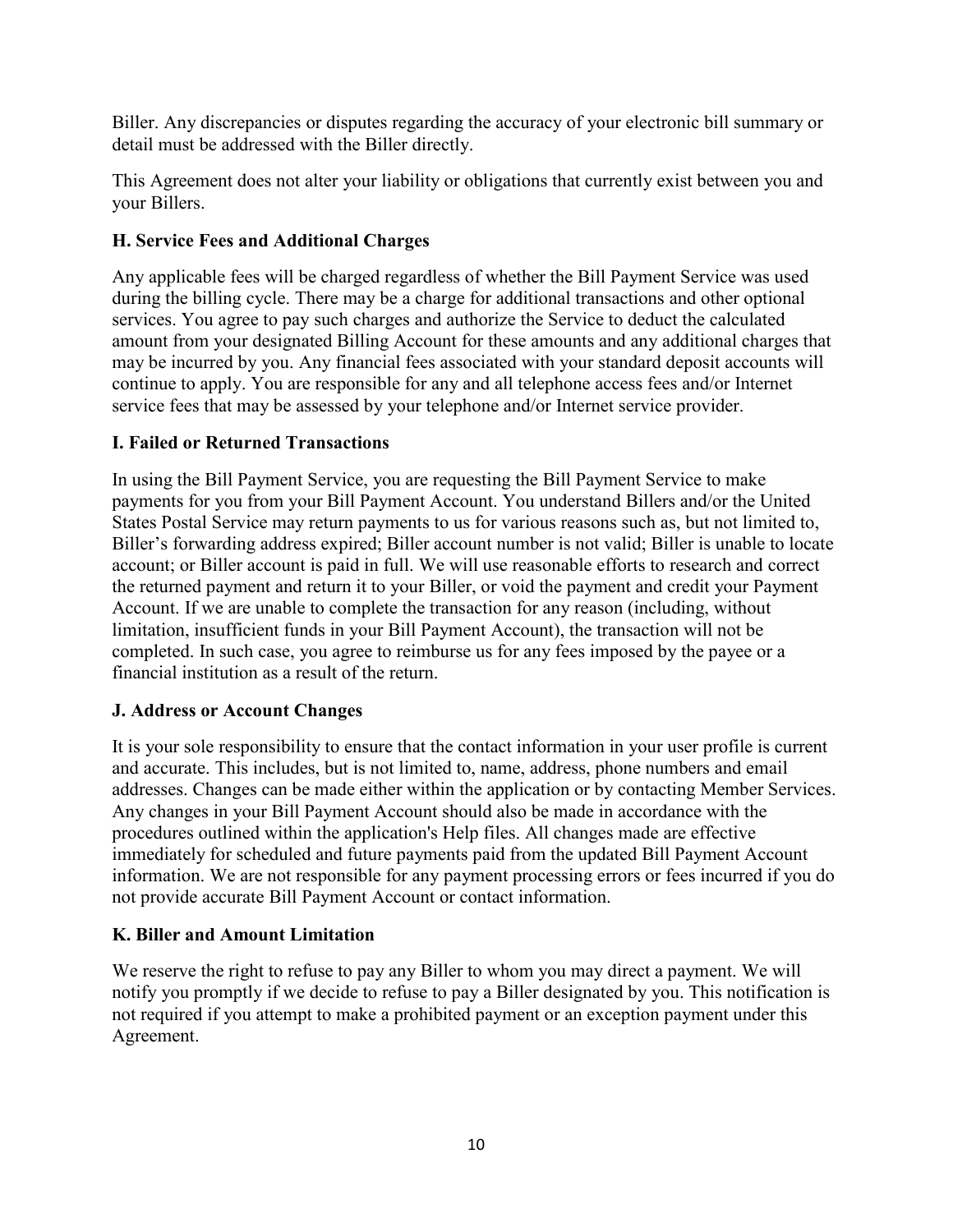In addition, we may establish limits on the dollar amount and/or number of payments permitted through the Bill Payment Service. We will notify you promptly if we to refuse to make a Bill Payment in an amount scheduled by you.

### **L. Information Authorization**

Your enrollment in the Bill Payment Service may not be fulfilled if we cannot verify your identity or other necessary information. In order to verify ownership of the Bill Payment Account(s) and/or Billing Account, we may issue offsetting debits and credits to the Bill Payment Account(s) and/or Billing Account, and require confirmation of such from you. Through your enrollment in the Bill Payment Service, you agree that we reserve the right to request a review of your credit rating at our expense through a credit reporting agency. In addition, you agree that we reserve the right to obtain financial information regarding your account from a Biller or your financial institution (for example, to resolve payment posting problems or for verification).

### **V. Remote Deposit Capture Service (RDC)**

### **A. RDC Service.**

Pursuant to the terms of this Agreement, you may use the RDC Service to deposit Items to your Account by creating an Image of the Item using a Remote Device, and transmitting that Image to us for deposit. You may transmit Images to us only from a Remote Device located in the United States.

You agree to endorse any item transmitted through the RDC Service with your signature and adding the restrictive endorsement "For *U1* Mobile RDC Service Only, Account  $\frac{1}{r}$  " or as otherwise instructed by us, prior to transmission of the Item. You agree to follow any and all other procedures and instructions for use of the RDC Service as we may establish from time to time. You agree Credit Union may, in its sole discretion and without prior notice to you, reject Items not endorsed as set forth herein or as otherwise established by us from time to time.

#### **B. Hardware and Software Requirements.**

You agree to transmit an Image to us using only a Remote Device authorized by us for your use to transmit Images. We may, but are not required to, reject Images that you transmit to us with an unapproved Remote Device or by other means to which we have not given our consent.

You are responsible for the security of the Remote Device and for allowing its use only by individuals authorized by you. You agree to implement and maintain specific internal security controls to protect the Remote Device and customer information. We may require that you implement and maintain additional specific controls, and we may notify you of those controls and amend them from time to time.

### **C. Image Quality.**

You are responsible for the image quality of any Image that you transmit. If an Image that we receive from you or for deposit to your Account is not of sufficient quality to satisfy our image quality standards, we may reject the Image. We will provide you notice of such rejection and an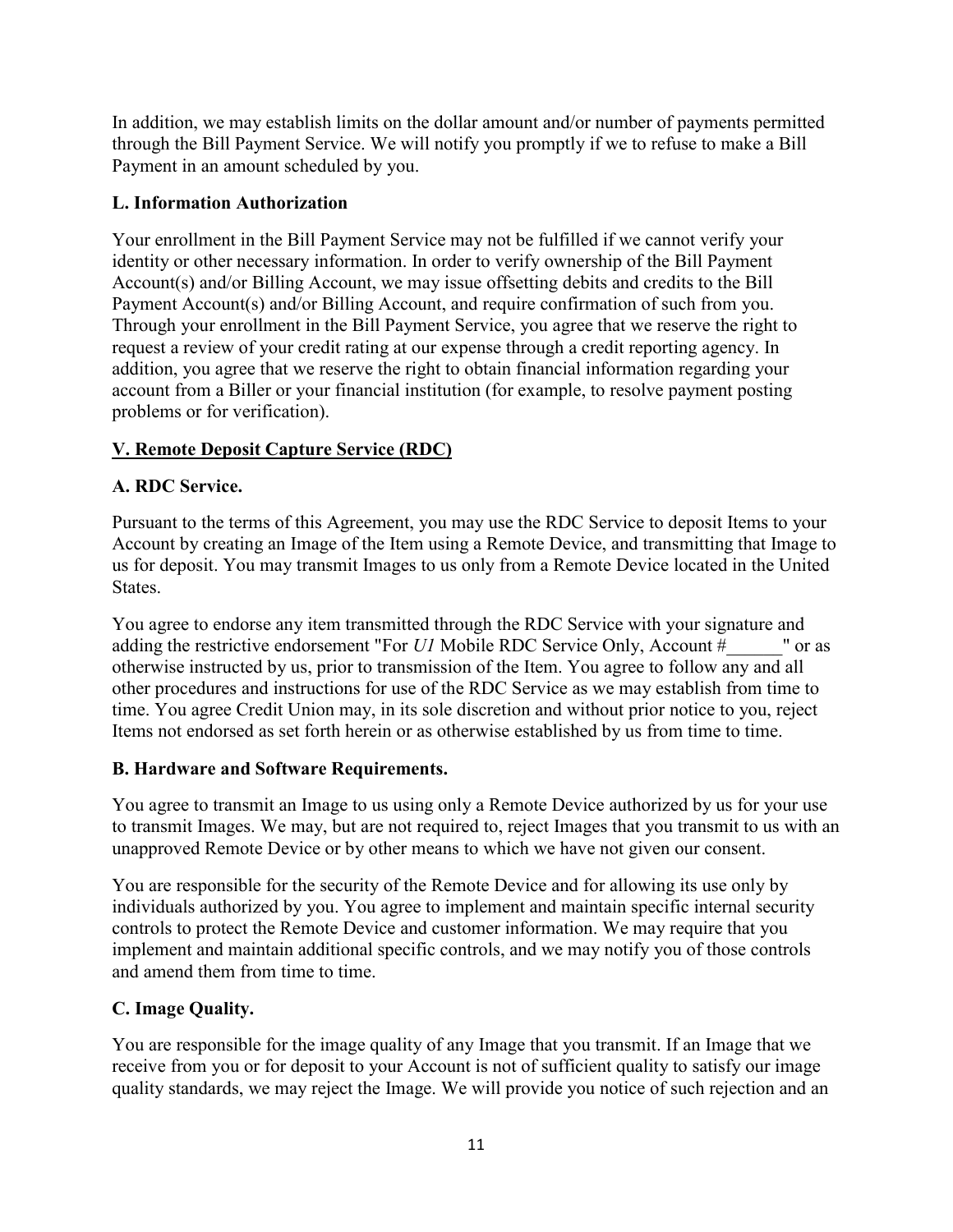opportunity to correct the quality of the Image. Failure to retransmit the Image in compliance with our quality standards will result in the deposit being rejected and cancelled.

Each Image must include the front and back of the Item and the following information must be clearly readable: amount, payee name, drawer signature, date, check number, account number, routing and transit number, MICR (Magnetic Ink Character Recognition) line, and any endorsement or other information written on the check.

### **D. Processing Images.**

You authorize us to process any Image that you send us or convert an Image to an Image Replacement Document. You authorize us and any other bank to which an Image is sent to handle the Image or IRD.

### **E. Limits.**

We may establish limits on the dollar amount and/or number of Items or deposits permitted to be deposited by you through use of the RDC Service from time to time. If you attempt to initiate a deposit in excess of these limits, we may reject your deposit. If we permit you to make a deposit in excess of the established limits, such deposit will still be subject to the terms of this Agreement, and we will not be obligated to allow such a deposit at other times.

### **F. Deposit of other items; deposits when RDC Service not available.**

You agree that you will not use the RDC Service to deposit anything not meeting the definition of an Item. If you use the RDC Service to transmit anything that is not an Item, or if for any reason we are not able to recognize something transmitted as an Item, we may reject it without prior notice to you. You agree to make those deposits through other channels that we offer, such as at a Credit Union branch, ATM, or mail. You further agree to use such other channels when the RDC Service may not be available.

### **G. Returned Items.**

You are solely responsible for any Item for which you have been given provisional credit, and any such Item that is returned or rejected may be charged to your Account or any other account in your name. You acknowledge that all credits received for deposits made through the RDC Service are provisional, subject to verification and final settlement. Any Item that we return to you will be returned in the form of an Image or an IRD.

# **H. Handling of Transmitted Items.**

You agree not to allow an Item to be deposited or presented for payment more than once to the extent that it could result in the payment of the Item more than once. You will not allow the transmission of an Image of an Item that has already been presented to us or to any bank by any means. If an Image of an Item has been transmitted to us or to any other bank, you will not allow the Item to be subsequently presented by any means. If any Item is presented or deposited more than once, whether by Image or by any other means, we may, at our discretion, reject it or return it and charge it against your Account without prior notice to you.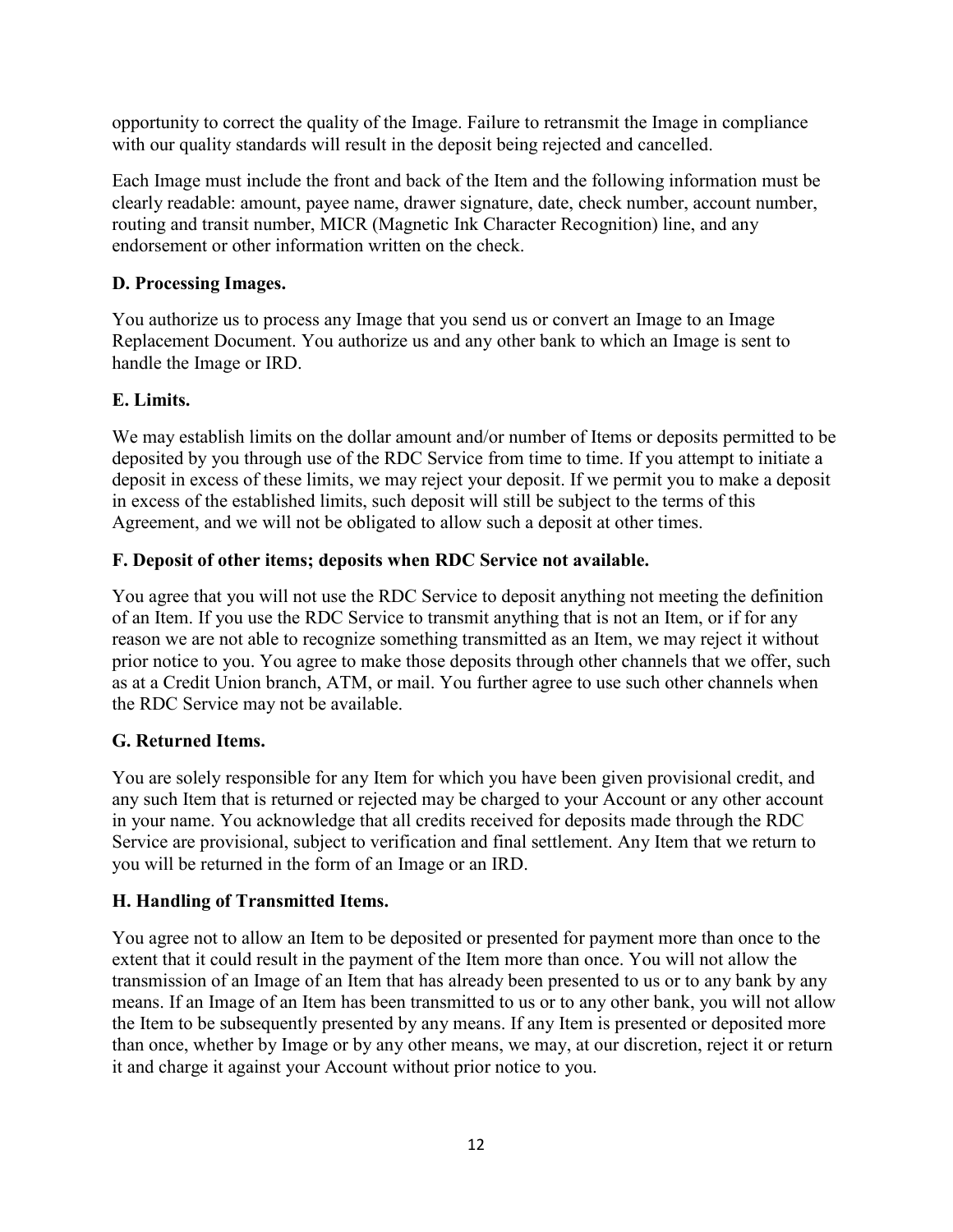For any Image which you have transmitted, you shall be responsible for preventing the transmission of another Image of the Item or presentment of the Item by any other means. You agree to retain the Item for at least 14 calendar days from the date of the Image transmission and thereafter destroy any Item of which you have transmitted an Image.

#### **I. Cooperation with Investigations.**

You agree to cooperate with us in the review or investigation of any transactions, poor quality transmissions or claims, including, without limitation, by providing, promptly upon request and without further cost, any originals or copies of Items in your possession and your records relating to Items and transmissions.

### **J. Payment Processing.**

### **(1) Item Processing**

At our sole discretion, we may process Images you send to us electronically through other financial institutions, or we may create Image Replacement Documents that will be processed through traditional check processing methods. If you send us Images that are incomplete, that fail to satisfy our image quality requirements, or otherwise do not allow us to meet the requirements of Check 21 or any image exchange agreement that would cover our further electronic transmission of Images that you send us, or we are otherwise unable to process Images that you send us, we may charge the Images back to your account.

### **(2) Receipt of Items**

We reserve the right to reject any Image or Item transmitted through the RDC Service, at our discretion, without liability to you. We are not responsible for Images we do not receive or for Images that are dropped during transmission. You shall be responsible for verifying our receipt of an Image or Item transmitted through the RDC Service by verifying that deposits have been posted to the appropriate accounts. Although a deposit may be posted to your account or we send you a confirmation that we have received an Image or Item and accepted your deposit, we may subsequently reject the deposit if the transmission was incomplete or contained an error. All deposits are provisional until we receive final payment.

### **(3) Funds Availability**

If an Image you transmit through the RDC Service is received and accepted before 2:00 p.m. Eastern Time on a business day that we are open, we consider that day to be the day of your deposit. Otherwise, we will consider that the deposit was made on the next business day we are open. You agree, however, that Items transmitted through the RDC Service are not subject to the funds availability requirements set forth in the "Funds Availability Policy" or Regulation CC of the Federal Reserve Board. Nevertheless, we will generally make the first \$200 of a day's total deposits available by the first  $(1<sup>st</sup>)$  business day after the day of your deposit and the remainder available by the second  $(2<sup>nd</sup>)$  business day after the day of your deposit.

### **(4) Errors**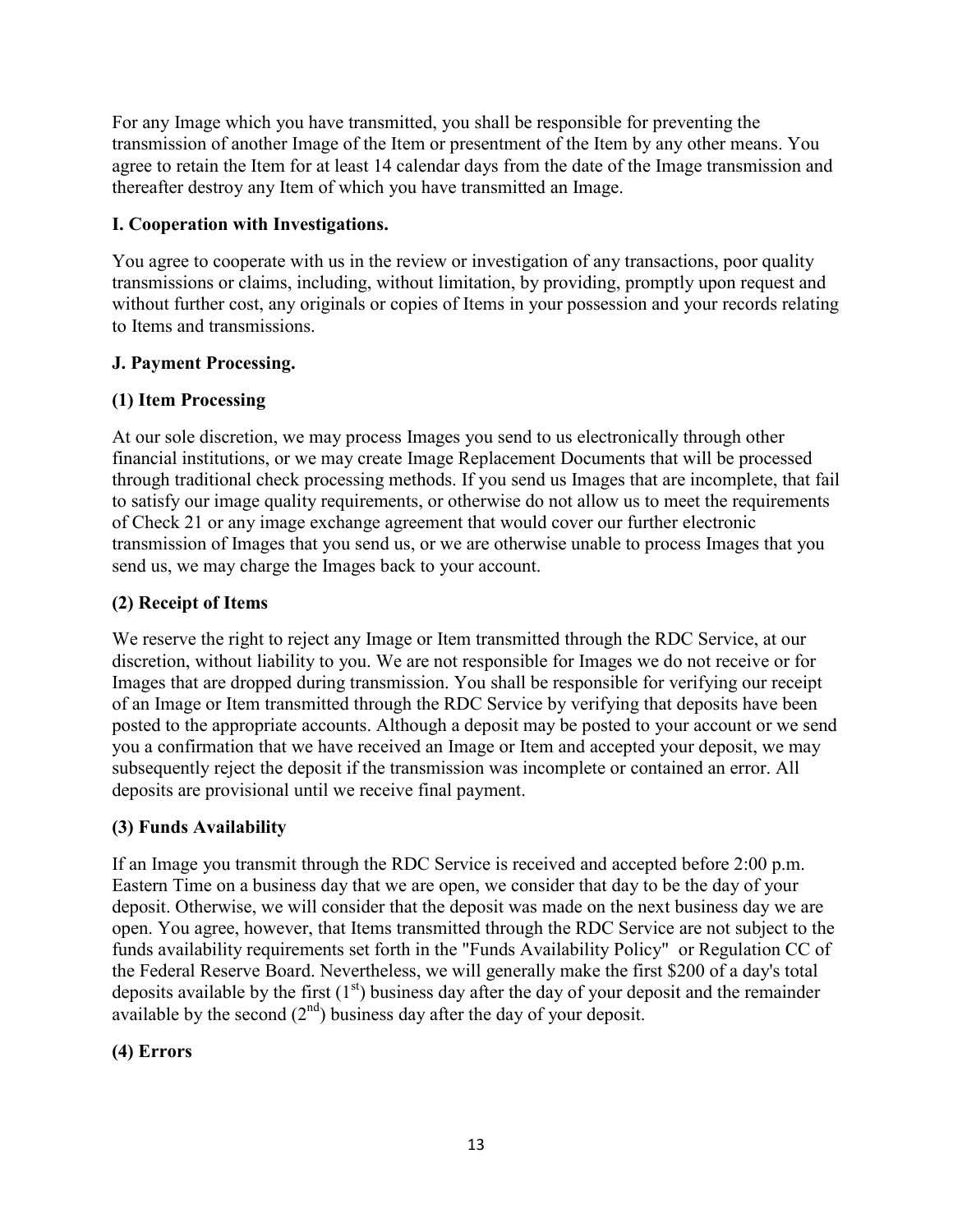You agree to notify us of any suspected errors regarding Items deposited through the RDC Service as soon as possible, and in no event later than 60 days after the applicable Credit Union account statement is sent to you. Unless you notify us within 60 days, such statement regarding all deposits made through the RDC Service shall be deemed correct, and you are prohibited from bringing a claim against us for such alleged error.

#### **K. Representations and Warranties**

#### **You make the following representations and warranties to us:**

- (i) You and any user you authorize will use the RDC Service only for lawful purposes and in compliance with all applicable rules and regulations and with our reasonable instructions, rules, policies, specifications, and operating procedures and will not violate any law of any country or the intellectual property rights of any third party.
- (ii) You will use the RDC Service to transmit and deposit Images of Items only.
- (iii) You will transmit only Images of Items acceptable for deposit through the RDC Service and will handle Items as agreed herein.
- (iv) You are a person authorized to enforce each Item or are authorized to obtain payment of each Item on behalf of a person entitled to enforce an Item.
- (v) Items submitted for deposit through use of the RDC Service are valid Items and you will reimburse and indemnify the Credit Union for all loss, damage, and expenses, including reasonable attorney's fees, incurred in defending any allegation that such Items are invalid or fraudulent.
- (vi) Items have not been altered.
- (vii) Each Item bears all required and authorized endorsements.
- (viii) Each Item has been endorsed as "For *U1* Mobile RDC Service Only, Account #XXXXXXX-XX".
- (ix) All of the warranties set forth in Section 4-207 of the Uniform Commercial Code.
- (x) All Images accurately and legibly represent all of the information on the front and back of the Item.
- (xi) You will not use the RDC Service to transmit or deposit any Item, (i) payable to any person or entity other than you, (ii) drawn or otherwise issued by you or any other person on any of your accounts or any account on which you are an authorized signer or joint account holder, (iii) which you know or should know to be fraudulent, altered, unauthorized, or missing a necessary endorsement, (iv) that is a substitute check or image replacement document, (v) that is drawn on an institution located outside of the United States, (vi) that is not payable in United States currency, (viii) that is dated more than 6 months prior to the date of deposit, or (ix) that is created by you purportedly on behalf of the maker, such as a remotely created check.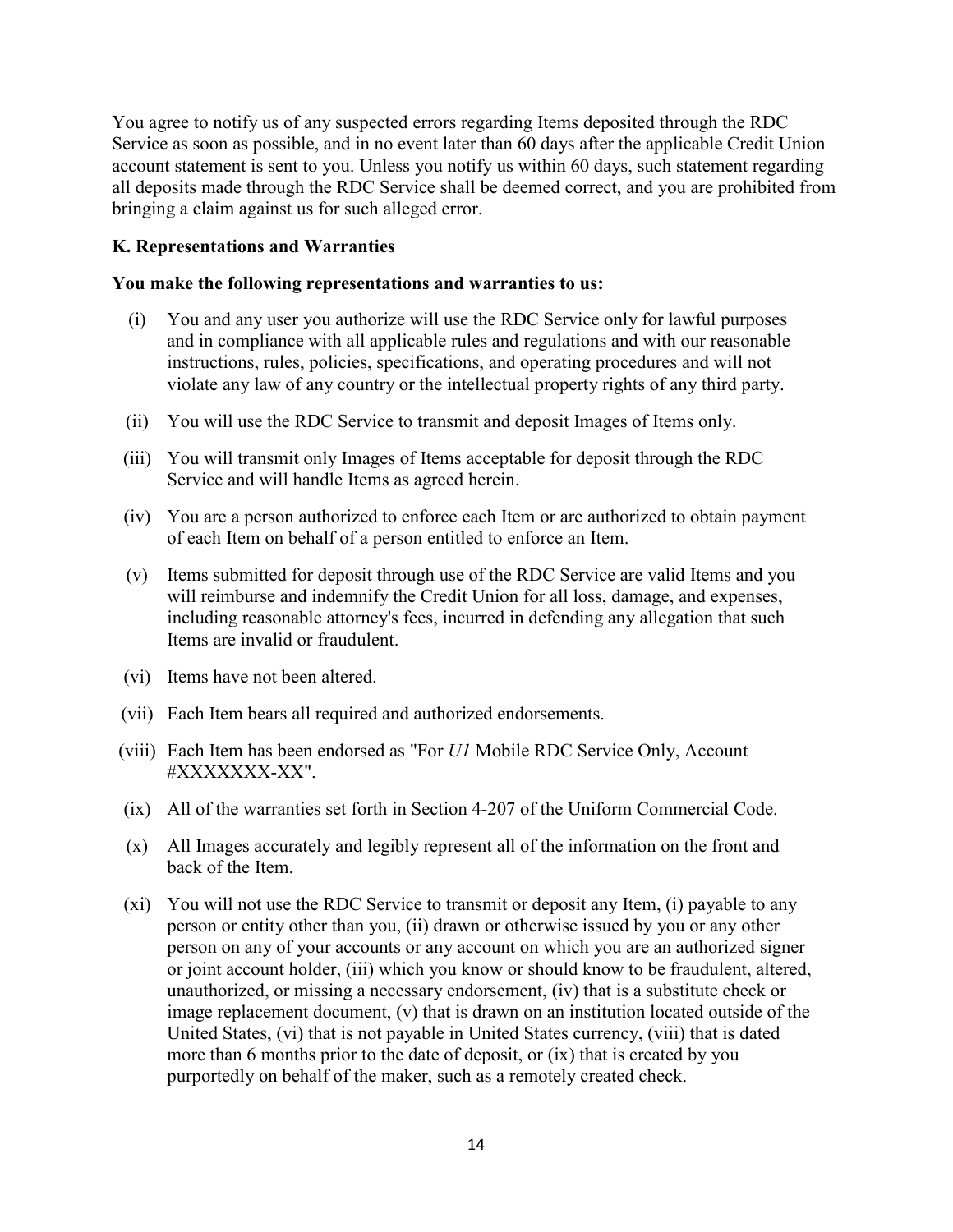- (xii) No depositary bank, drawee, drawer, or endorser will receive presentment or return of, or otherwise be charged for, a substitute check, the original check, or a paper or electronic representation of a substitute check or the original check such that that person will be asked to make a payment based on a check that it already has paid.
- (xiii) You will use the RDC Service in the manner required by this Agreement.
- (xiv) You understand that acceptance of the Application Agreement is required for use of the RDC Service.
- (xv) You, if acting on behalf of a small business entity, are fully authorized to execute this Agreement.
- (xvi) You are not engaged in any business that would result in your being or becoming a "money services business" as defined in the Federal Bank Secrecy Act and its implementing regulations.
- (xvii) All information you provide to us is accurate and true.

You shall be deemed to have repeated each of the foregoing representations and warranties each time you transmit an Image through use of the RDC Service.

#### **L. Use of Your Geolocation**

We reserve the right, at our sole discretion, to obtain your geolocation through your Remote Device and use such location information for fraud prevention and other purposes. We may choose to capture either your current location or the last location stored on your Remote Device. You consent to our obtaining and use of your location. Before we obtain your location, we will present you with an on-screen notice alerting you that we will capture your location. If, when presented with this location consent notice, you do not consent to our obtaining and using your location information, you should immediately discontinue your use of the RDC Service.

#### **VI. Online Money Movement**

#### **A. Funds Transfer and Popmoney**

The Online Money Movement Service includes both the Funds Transfer Service and Popmoney. You may transfer funds from any of your Accounts at any financial institution to any other Account held by you or another person at the Credit Union or another financial institution, assuming, of course, that the transfer is permitted by your financial institution and by law.

You will not have the capability to review account balances or activity or perform other transactions on third party account(s.) Transfers of funds made by you to third party accounts are non-revocable and cannot be reversed without the third party's written consent, even if you have made an error in the amount transferred or the account to which the funds were transferred.

#### **B. Account Verification**

Once you are approved for the Online Money Movement Service we may verify your Accounts that you add to the Online Money Movement Service from time to time. You authorize us to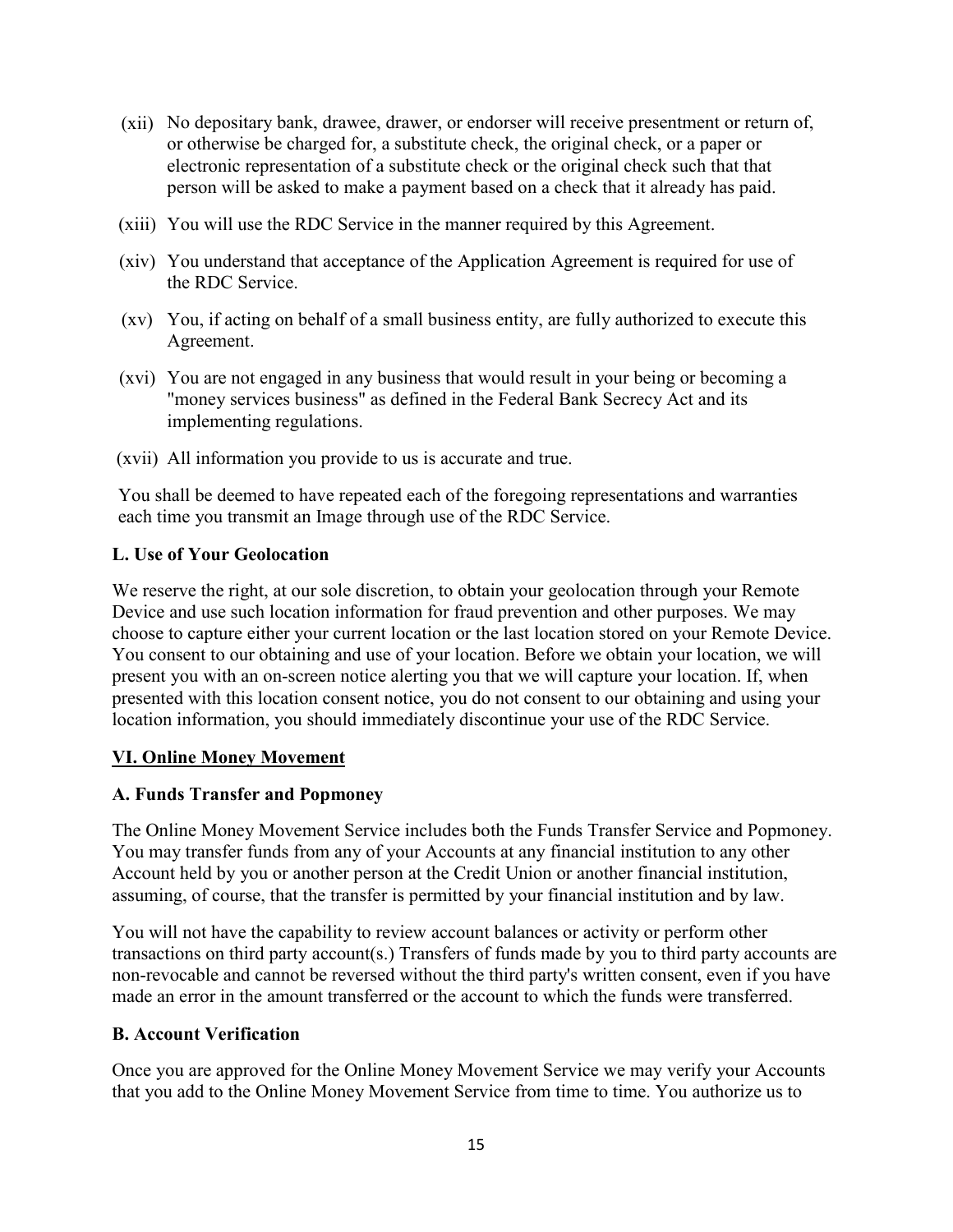validate the Accounts through the use of a test transfer, in which one or more low value payments will be both credited to and debited from the Account. The test credit will always occur before the test debit and will always be of the same or greater amount, so that the balance in any of your Accounts will never be less than the actual balance.

Once the test transfer is complete we may ask you to access your Account to tell us the amount of the test credit or debit or any additional information reported by your bank with this test transfer. We may also verify Accounts through requiring the entry of information you ordinarily use to access the Account provider's web site, or by requiring you to submit proof of ownership of the Account.

### **C. Accounts**

You understand that in order to complete fund transfers, it is necessary for Credit Union and our service provider to access the websites and databases of your bank and other institutions where you hold Accounts, as designated by you and on your behalf, to retrieve information and effect the fund transfers you request. By using the Online Money Movement Service, you represent and warrant to us that you have the right to authorize and permit us to access your Accounts to effect such funds transfers or for any other purpose authorized by this Agreement, and you assure us that by disclosing and authorizing us to use such information you are not violating any third party rights. You warrant and represent that the information you are providing us with is true, current, correct and complete. You hereby authorize and permit us and our service provider to use information submitted by you to accomplish these purposes and to configure the Online Money Movement Service to be compatible with the Accounts.

For as long as you are using the Online Money Movement Service, you give to us and our service provider a limited power of attorney and appoint us and our service provider as your true and lawful attorney-in-fact and agent, with full power of substitution and resubstitution, for you and in your name, place and stead, in any and all capacities, to access the Accounts, effect funds transfers as described above, with full power and authority to do and perform each and every act and thing requisite and necessary to be done in connection with effecting funds transfers, including verifying the content and authenticity of any funds transfer instruction for the purposes of security procedures applicable to Accounts, as fully to all intents and purposes as you might or could in person. Once Credit Union and/or our service provider has actual knowledge that you wish to cease using the Online Money Movement Service as provided in this Agreement or as otherwise permitted in this Agreement and has a reasonable opportunity to act on such knowledge, this limited power of attorney is automatically revoked; provided, however, that any act done by Credit Union and/or our service provider in good faith before it has actual knowledge of termination by you and has a reasonable opportunity to act on such knowledge shall be deemed to be authorized by you.

You understand and agree that at all times your relationship with each Account provider is independent of Credit Union and your use of the Online Money Movement Service. Credit Union will not be responsible for any acts or omissions by the financial institution or other provider of any Account, including without limitation any modification, interruption or discontinuance of any Account by such provider.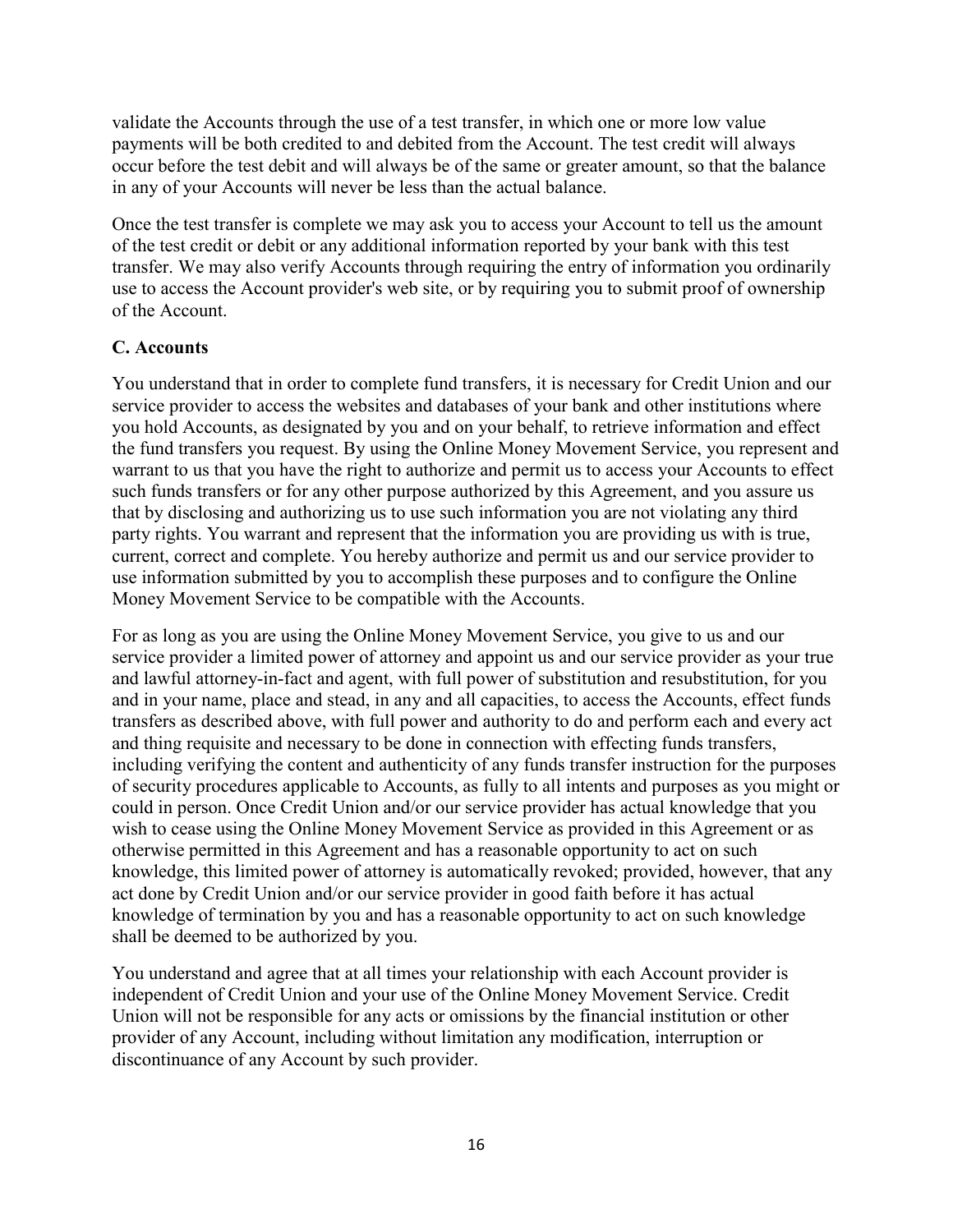YOU ACKNOWLEDGE AND AGREE THAT WHEN CREDIT UNION AND OUR SERVICE PROVIDER IS EFFECTING A FUNDS TRANSFER FROM OR TO ANY OF YOUR OR A RECIPIENT'S ACCOUNTS, CREDIT UNION AND OUR SERVICE PROVIDER IS ACTING AS YOUR AGENT, AND NOT AS THE AGENT OR ON BEHALF OF ANY THIRD PARTY. You agree that Credit Union, its affiliates, service providers and partners shall be entitled to rely on the foregoing authorization, agency and power of attorney granted by you.

YOU AGREE THAT WE SHALL NOT BE LIABLE FOR ANY COSTS, FEES, LOSSES OR DAMAGES OF ANY KIND INCURRED AS A RESULT OF (1) OUR ACCESS TO THE ACCOUNTS; (2) OUR DEBIT AND/OR CREDIT OR INABILITY TO DEBIT AND/OR CREDIT THE ACCOUNTS IN ACCORDANCE WITH YOUR FUNDS TRANSFER INSTRUCTIONS; (3) ANY INACCURACY, INCOMPLETENESS OR MISINFORMATION CONTAINED IN THE INFORMATION RETRIEVED FROM THE ACCOUNTS; (4) ANY CHARGES IMPOSED BY ANY PROVIDER OF ACCOUNTS AND (5) ANY FUNDS TRANSFER LIMITATIONS SET BY THE CREDIT UNIONS OR OTHER PROVIDERS OF THE ACCOUNTS.

Not all types of accounts are eligible for Online Money Movement Service. Be sure to check with your financial institution for restrictions regarding transfers among your retirement (401k, IRA, etc.), savings, trust, loan, custodial, business, corporate and other account types. We are not responsible for any costs or losses incurred from fund transfers that are not permitted under such restrictions by the provider of your Account or those imposed by applicable law.

### **D. Electronic Communications**

**(1) General Consent; Categories of Records.** The Online Money Movement Service is an electronic, Internet based-service. Therefore, you understand and agree the following categories of information ("Communications") may be provided by electronic means:

- This Agreement and any amendments, modifications or supplements to it.
- Your records of funds transfers and other transactions through the Online Money Movement Service, including without limitation confirmations of individual transactions.
- Any initial, periodic or other disclosures or notices provided in connection with the Online Money Movement Service, including without limitation those required by federal or state law.
- Any customer service communications, including without limitation communications with respect to claims of error or unauthorized use of the Online Money Movement Service.
- Any other communication related to the Online Money Movement Service.

Although Credit Union reserves the right to provide Communications in paper format at any time, you agree that we are under no obligation to do so. All Communications in either electronic or paper format will be considered to be "in writing." You should print a paper copy of any electronic Communication that is important to you and retain the copy for your records. If you do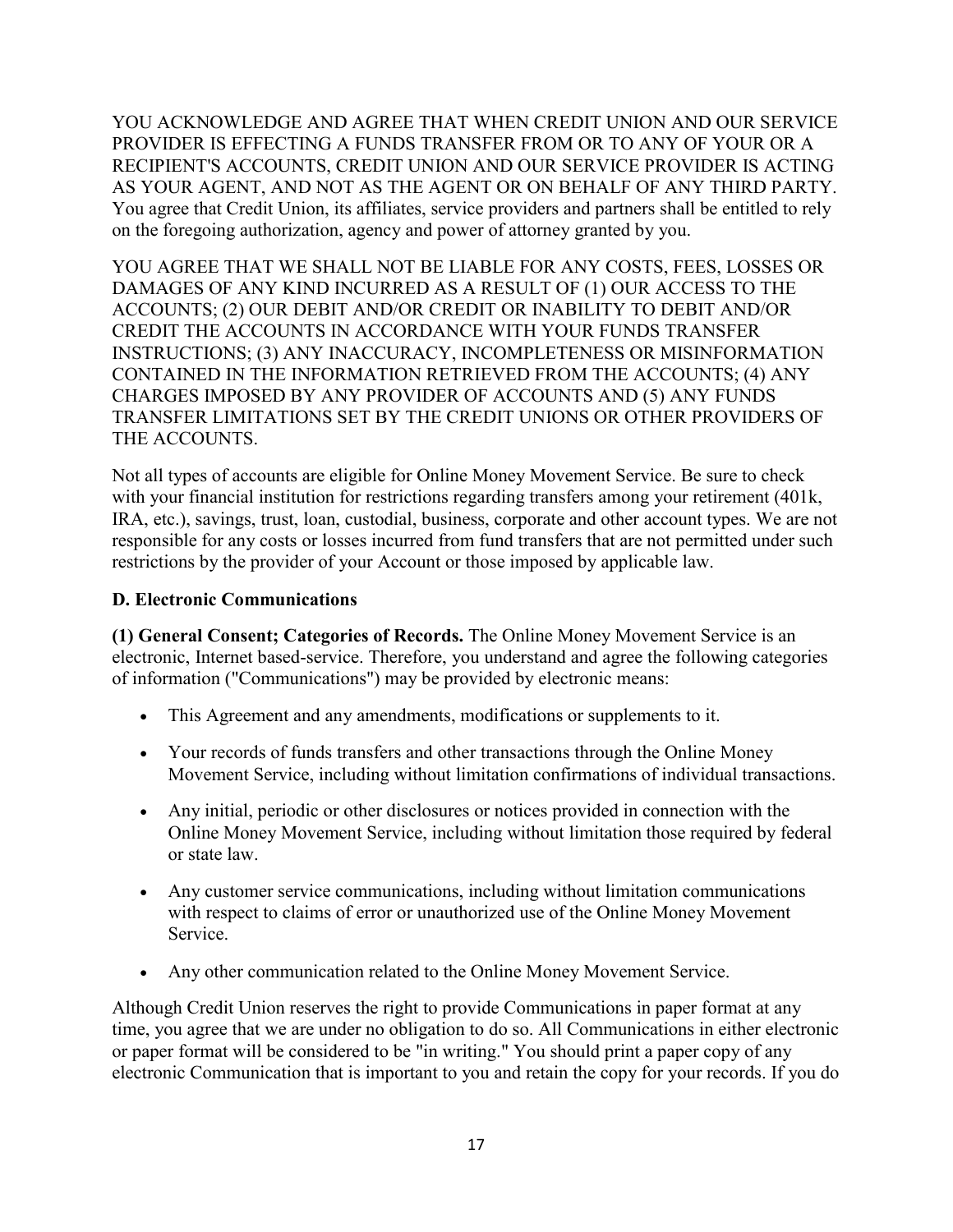not agree to receive this Agreement or the Communications electronically, you may not use the Online Money Movement Service.

**(2) How to Withdraw Consent.** If you have registered for the Online Money Movement Service and you wish to withdraw your consent to have Communications provided in electronic form, you must cancel any pending transfer requests (within the time period permitted by the Online Money Movement Service cancellation policies) and stop using the Online Money Movement Service. There are no fees to cancel a pending transfer request (as long as such cancellation is made within the time period permitted by the Online Money Movement Service cancellation policies).

**(3) How to Update Your Records.** You agree to promptly update your registration records if your e-mail address or other information changes. You may update your records, such as your email address, by using the Profile page.

**(4) Delivery of Electronic Communications.** Communications may be posted on the pages of the Online Money Movement Service website or other website disclosed to you and/or delivered to the e-mail address you provide. Any electronic Communication sent by e-mail will be deemed to have been received by you when we or our service provider sends it to you, whether or not you received the e-mail. If the Communication is posted on the Online Money Movement Service website, then it will be deemed to have been received by you no later than five (5) business days after we or our service provider posts the Communication on the pages of the Online Money Movement Service website, whether or not you retrieve the Communication. An electronic Communication by e-mail is considered to be sent at the time that it is directed by Credit Union's or service provider's e-mail server to the appropriate e-mail address. An electronic Communication made by posting to the pages of the Online Money Movement Service is considered to be sent at the time it is publicly available. You agree that these are reasonable procedures for sending and receiving electronic Communications.

### **E. Transfer Types and Limitations**

#### **(1) Types of Transfers**

You may use your Credit Union password to access Funds Transfer within the Online Money Movement Service to transfer funds between any two of your Accounts about which you have provided the necessary information to Credit Union. Transfers can be between Accounts within the same financial institution or at an unrelated financial institution (although transfers between Accounts at the same institution may be affected more quickly by contacting the institution directly).

You may use your Credit Union password to access Popmoney within the Online Money Movement Service to transfer funds from one of your Accounts to an account of a Recipient. You may send money to a Recipient using a mobile telephone number, an email address, or a routing and account number.

Some of these services may not be available at all times. We may from time to time make available additional or new features to the Online Money Movement Service, including but not limited to, a next day service and a higher limit service. You will be approved or declined for any such additional service at our sole discretion and additional terms and conditions may apply.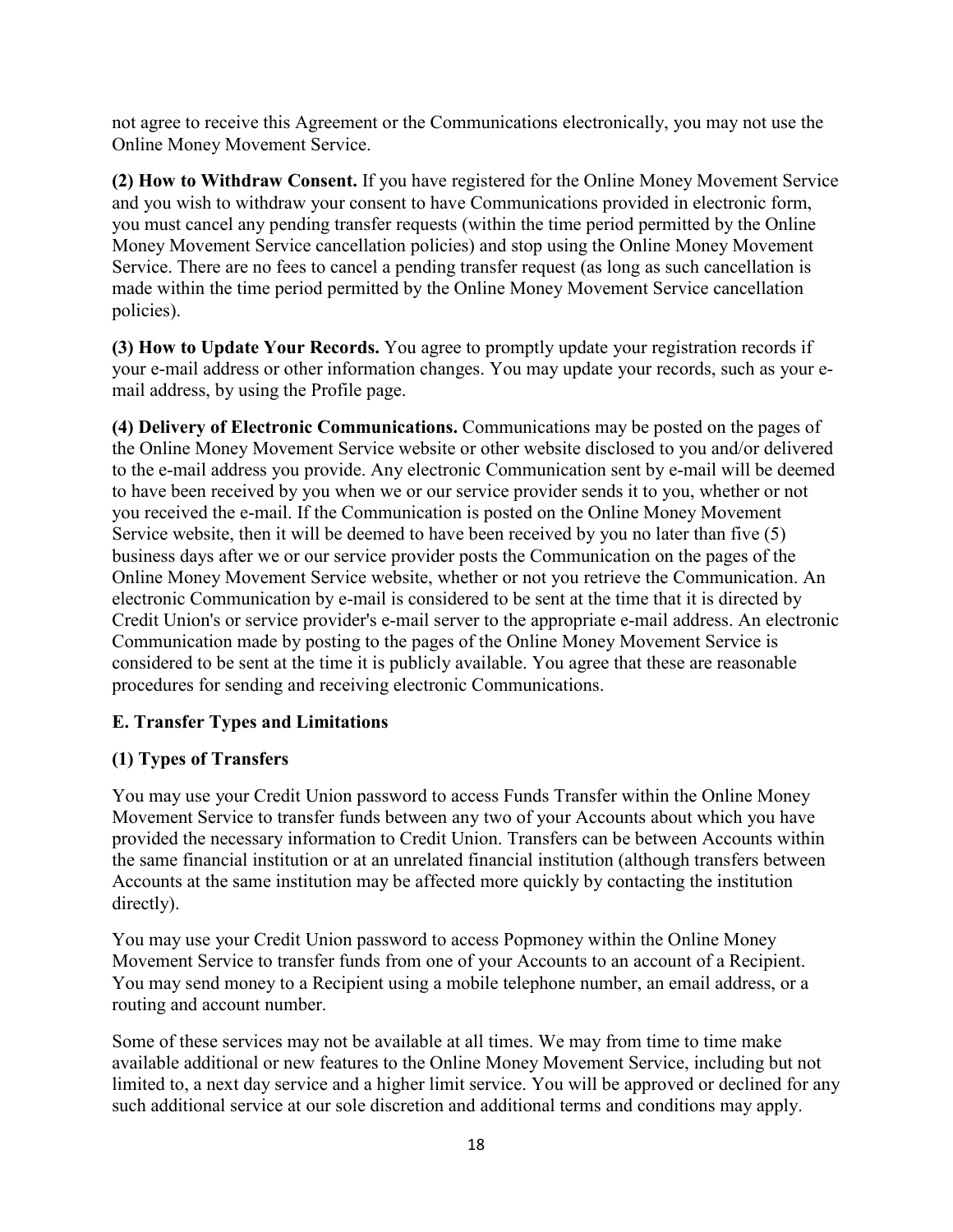Please ensure that you have sufficient funds to affect any funds transfers from your Accounts. We may at any time decline to conduct any funds transfer that we believe may violate applicable law.

### **(2) Frequency of Transfers**

We do not limit the number of funds transfers you may make; however, you may not make funds transfers in excess of the number of funds transfers allowed by the rules governing the applicable Accounts. We may from time to time for security and risk management reasons modify the limit, the frequency and the dollar amount of transfers you can make using our Online Money Movement Service.

### **(3) Dollar Amount of Transfers**

You may not make funds transfers in excess of limits described on the Online Money Movement Service. We reserve the right to change from time to time the dollar amount of funds transfers you are permitted to make using our Online Money Movement Service. Without limiting the foregoing, in the event that your use of the Online Money Movement Service has been suspended and reinstated as provided herein (see "Suspension and Reinstatement of Funds Transfer and/or Popmoney Service**"** below), you understand and agree that your use of the Online Money Movement Service thereafter may be subject to lower dollar amount limitations than would otherwise be permitted by us.

### **(4) Transfers Subject to the Rules of the Accounts**

Additionally, all funds transfers are subject to the rules and regulations governing the relevant Accounts. You agree not to effect any funds transfers from or to an Account that are not allowed under the rules or regulations applicable to such accounts including, without limitation, rules or regulations designed to prevent the transfer of funds in violation of OFAC regulations.

### **(5) Rejection of Transfers**

We reserve the right to decline to effect any funds transfer, to submit funds transfer instructions or orders or to carry out change or cancellation requests.

### **F. Authorization**

You authorize us to select any means to execute your funds transfer instructions. You understand that, to effect your funds transfer instruction, we utilize the Automated Clearing House (ACH), using applicable ACH Rules, and we debit one of your Accounts and credit another of your Accounts or an account of a Recipient. Once your Account has been debited, we credit our service provider's transfer account at the service provider's clearing bank. After our service provider and/or its clearing bank are reasonably certain that the debit will not be returned (in most cases this is usually between 3-4 banking days), our service provider will credit your or the Recipient's Account. The sole purpose for our service provider's transfer account is to complete your funds transfer requests and for performing the services within the scope of this Agreement. The service provider earns no interest on the funds in the transfer account. If the debit side fails or is returned for any reason and the credit side has been released and cannot be collected, you authorize our service provider to collect from the Account to which the credit side of the funds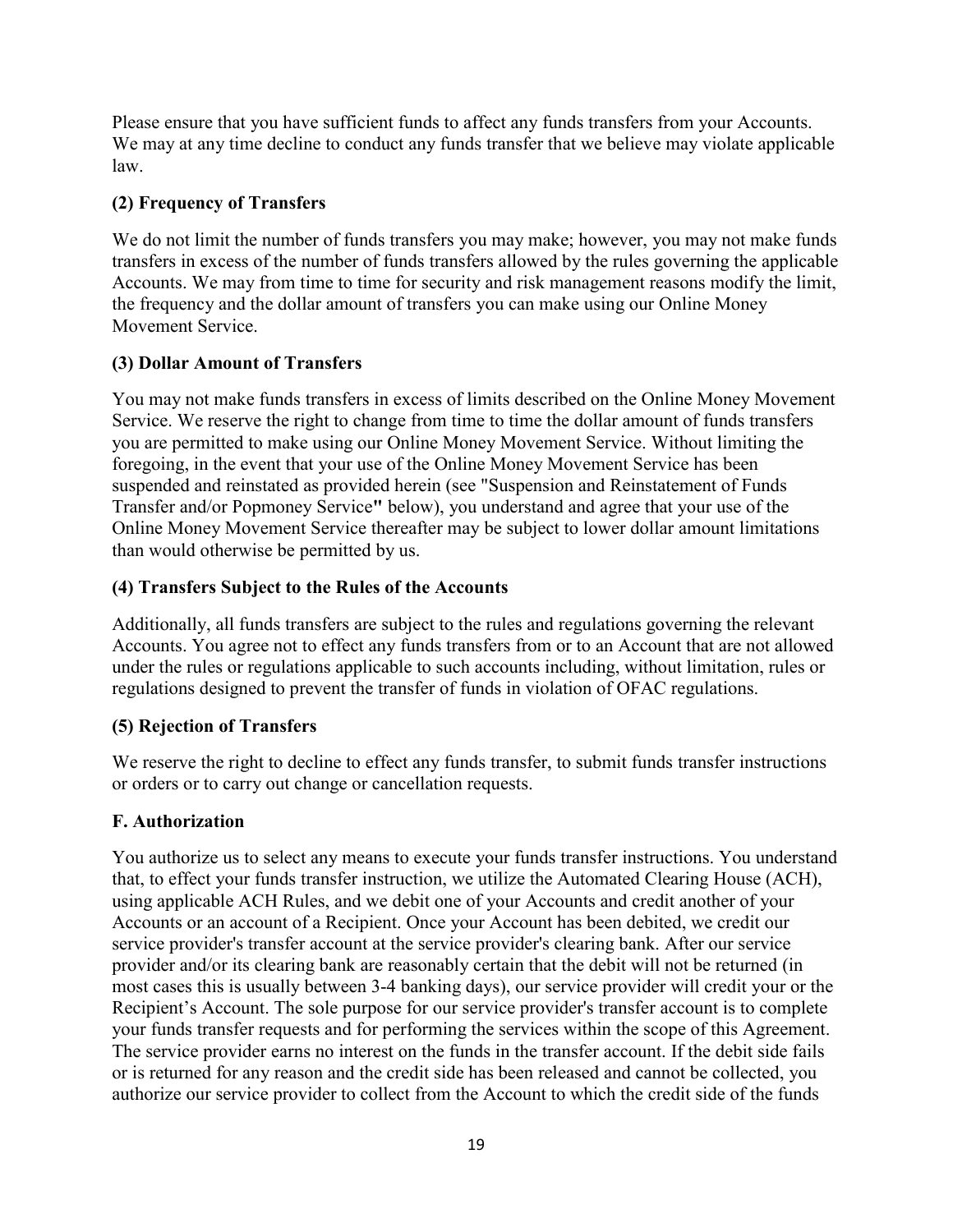transfer was sent. We reserve the right to resubmit a debit, or a portion of the debit, in the event of an insufficient or uncollected funds return and if we cannot collect the amount credited. To effect this collection, you understand and authorize us to debit the credited Account or the debited Account in either the same dollar amount as the original funds transfer or a portion of the debit. There may be a fee associated with such collection imposed by the financial institution holding the Account.

You understand and agree that we may from time to time impose additional charges in connection with your funds transfer transactions. We will notify you of such fee in advance of the transaction. If you choose to proceed with the transaction, you authorize Credit Union to debit your account in the amount indicated.

In the event that a debit to any of your Accounts, or any portion of any such debit, has failed and the credit side of such transaction has been released and cannot be collected, and we are unable to debit either the debited or the credited Account as set forth above, we reserve the right, and you hereby authorize us, to debit any of your other Accounts to the extent necessary to offset any resulting deficiency. We do not undertake to notify you in such event, other than by posting any such transfer or transfers to the applicable Account in accordance with this Agreement (see "Documentation," below).

You understand and agree that in the event we are unable to execute your funds transfer request utilizing the ACH, we may utilize other established payment mechanisms in order to complete your funds transfer instructions, such as wire transfer or check.

If you have requested for a funds transfer to a Recipient, you must provide us with a true, correct, and current email address for such Recipient. We will contact the Recipient, and ask the Recipient to provide us with certain information, such as the account number and financial institution to which they wish to transfer the funds. If the Recipient fails to reply to the email or fails to follow the instructions provided by us, we will notify you and credit your Account for the amount of the transfer.

#### **G. Suspension and Reinstatement of Funds Transfer and/or Popmoney Service**

In the event that we at any time incur a problem with your use of the Online Money Movement Service, including without limitation a fail in attempting to debit any of your Accounts or to collect with respect to any of your funds transfers as described above, and without limiting any other right or remedy that we may have under this Agreement or otherwise, we reserve the right to suspend your right to use the Online Money Movement Service, immediately and without prior notice to you. You understand and agree that such action is reasonable for us to take in order to protect itself from loss. In the event of such suspension, you may request reinstatement of your service by contacting us using any of the methods provided for under this Agreement (see "Error Reporting and Claims" in Article IX below). We reserve the right in our sole discretion to grant or deny reinstatement of your use of the Online Money Movement Service. In the event we agree to reinstate you, we reserve the right to, and ordinarily will, initially reinstate your Online Money Movement Service subject to lower per-transaction and monthly dollar limits and/or with other restrictions than otherwise might be available to you. Based upon your subsequent usage of the Online Money Movement Service, we, in our sole discretion, may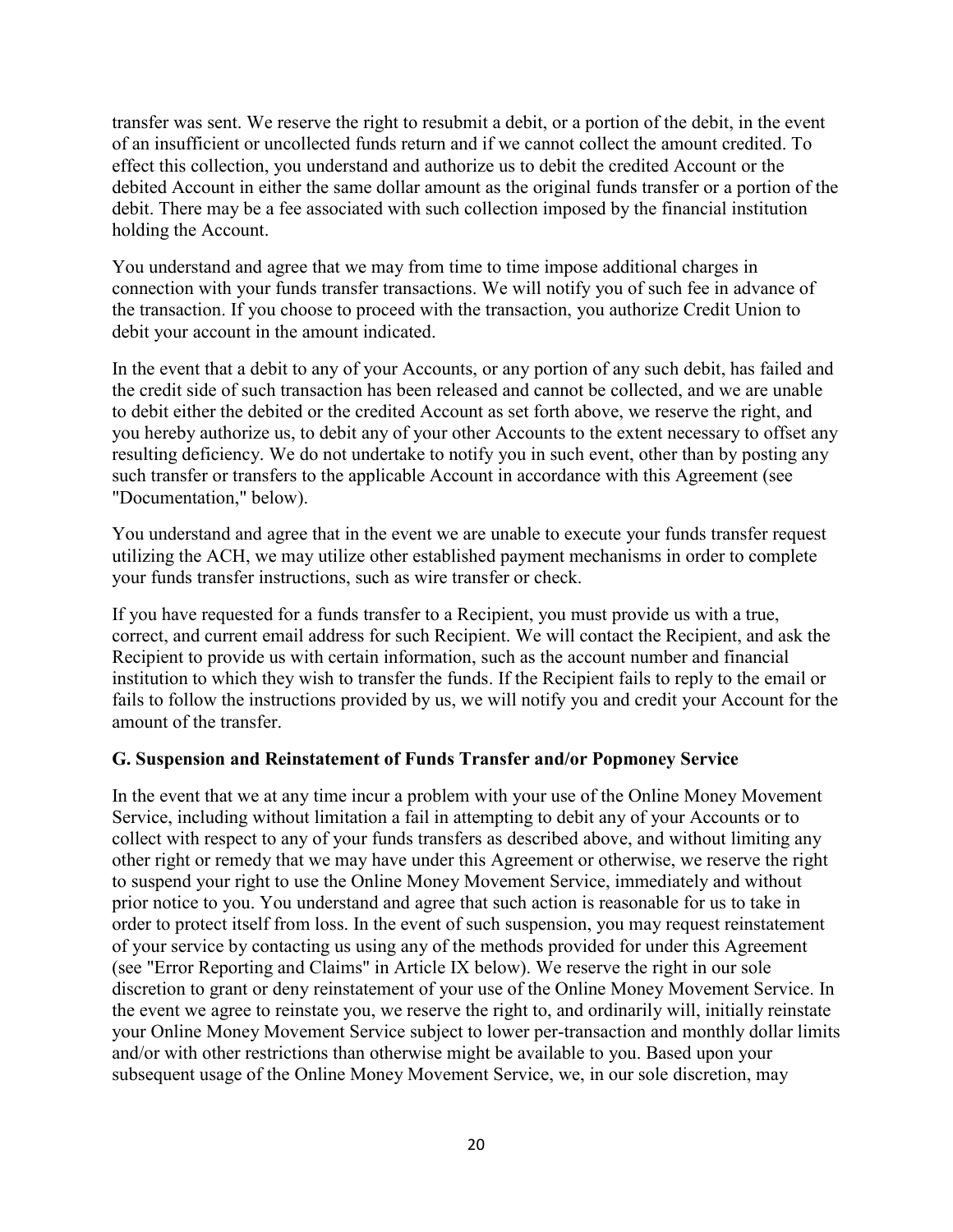thereafter restore your ability to effect transfers subject to such higher limits as may then be in effect (see "Dollar Amount of Transfers," above).

### **H. Documentation**

You may access a statement of all funds transfers effected or pending at any time by clicking on the History tab within Funds Transfer or the Activity tab within Popmoney. If a transfer could not be completed, Credit Union and/or our service provider, upon learning that the funds transfer has failed, will make a reasonable effort to complete the transfer again. If the funds transfer fails a second time, we will notify you to contact your financial institution or other provider of the relevant Account to learn more about the failure.

# **I. No Unlawful or Prohibited Use**

As a condition of using the Online Money Movement Service, you warrant to us that you will not use the Online Money Movement Service for any purpose that is unlawful or is not permitted, expressly or implicitly, by the terms of this Agreement or by any applicable law or regulation. You further warrant and represent that you will not use the Online Money Movement Service in any manner that could damage, disable, overburden, or impair the Online Money Movement Service or interfere with any other party's use and enjoyment of the Online Money Movement Service. You may not obtain or attempt to obtain any materials or information through any means not intentionally made available or provided for through the Online Money Movement Service. You agree that these warranties and representations will remain in full force and effect even if this Agreement terminates for any reason.

# **J. Use of SMS Messaging**

Users of the Popmoney service may receive SMS messages relating to their payments, such as notice of payment, alerts for validation and receipt of a transfer. Popmoney will verify your access to the mobile phone number. To enable this verification Popmoney will send you an SMS message with a verification code that you will need to enter to direct your payment to your designated bank account. You may receive SMS messages related to your transactions from time to time, but please be aware that your carrier's normal rates and fees, such as text messaging fees, will still apply.

Questions: You can contact us using the instructions on our site or at any time from your mobile phone by sending a text message with the word "HELP" to this number: POPMON.

**To opt out of the Program**: To stop receiving SMS messages you can initiate the opt-out process by sending a SMS message. Just text "STOP" to this number: POPMON.

# **K. Security Procedures**

You understand that the financial institution at which an Account is maintained may contact us to verify the content and authority of funds transfer instructions and any changes to those instructions. You understand that, as your agent, we may provide to such financial institution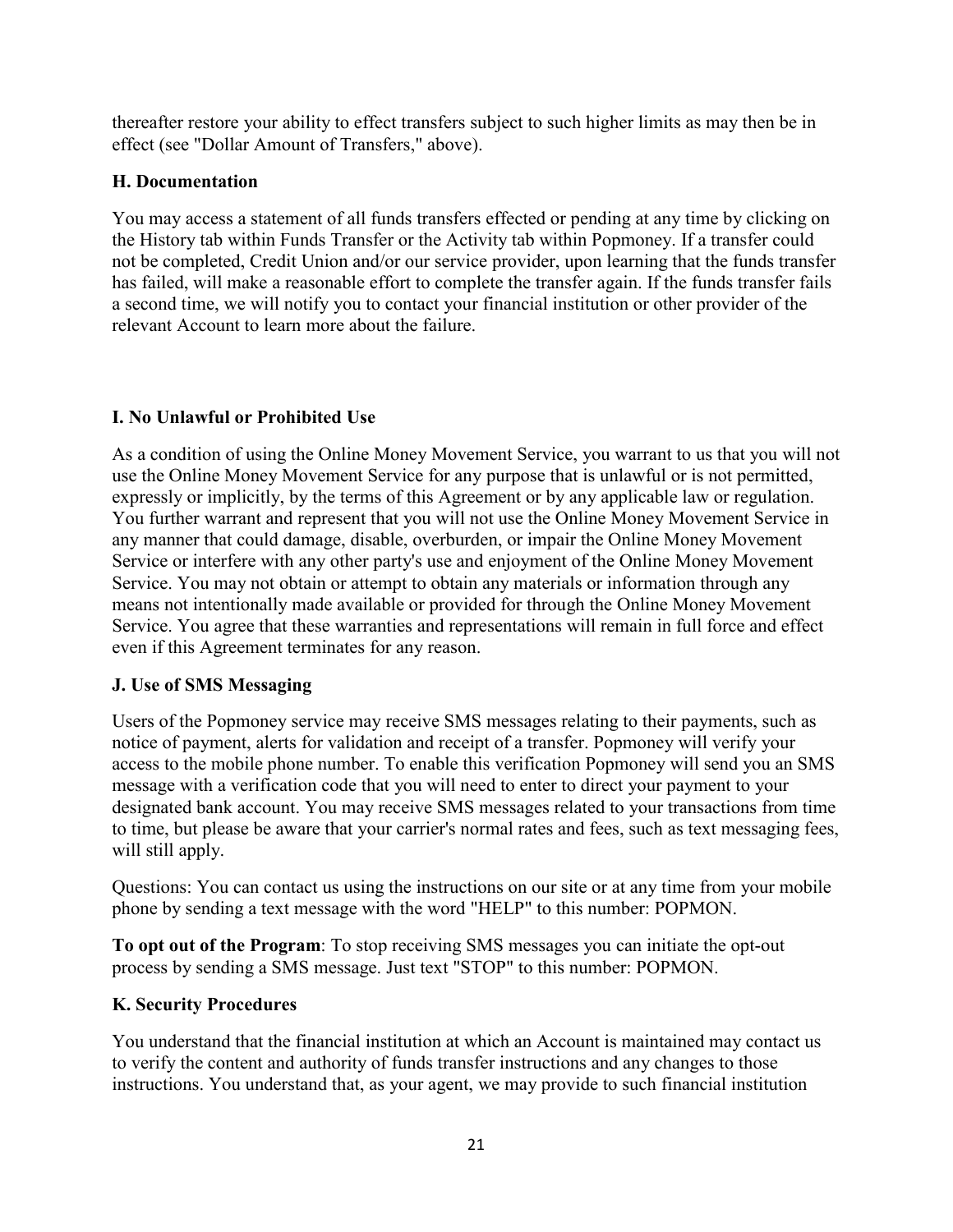such information as may be required to verify the instructions and may constitute a valid security procedure under the rules governing such Account.

### **L. Deviating from Security Procedures**

You agree to allow us to authorize any financial institution at which you have an Account to accept funds and transfer instructions in accordance with any authorization procedures as may be agreed from time to time between you and such financial institution, or between us, on your behalf, and such financial institution, without verifying the instructions under the established security procedures, regardless of whether such security procedures were agreed by you directly or by us on your behalf. In addition you agree that we may authorize such financial institutions to charge and debit your accounts based solely on these communications.

### **M. Account Number Policy**

If funds transfer instructions identify a bank or beneficiary by name and account number, the relevant financial institution may execute those instructions by reference to the number only, even if the number does not correspond to the name. You understand that such financial institutions may not investigate discrepancies between names and numbers. In addition, you agree that we have no responsibility to investigate discrepancies between names and numbers.

### **N. Means of Transfer**

You authorize us to select any means we deem suitable to provide your funds transfer instructions to the applicable financial institution. These choices include banking channels, electronic means, funds transfer systems, mail, courier, or telecommunications services, intermediary banks and other organizations. You agree to be bound by the rules and regulations that govern the applicable funds transfer systems, such as CHIPS or automated clearing house (ACH) as published by the National Automated Clearinghouse Association (NACHA). We shall make all reasonable efforts to ensure that your transfer requests are processed on time; however, we reserve the right to hold funds beyond the normal period and if any interest is earned will be the property of Credit Union.

# **O. Our Liability**

If we do not provide a funds transfer instruction on time, if we cause an incorrect amount to be removed from an Account or if we cause funds from an Account to be transferred to any account other than the Account or Recipient's account specified in the applicable funds transfer instruction, we shall be responsible for returning the improperly transferred funds and/or for directing any misdirected funds to the proper Account or intended recipient's account. We are not responsible or liable if your or the Recipient's financial institution's system fails and we are unable to complete the transfer. Except as otherwise required by law, we shall in no other event be liable for any losses and damages other than those arising from gross negligence or willful misconduct on our part or if we breach a representation or warranty of Credit Union hereunder.

You agree that your transfer instructions constitute authorization for us to complete the transfer. You represent and warrant to us that you have enough money in the applicable Accounts to make any funds transfer you request that we make on your behalf through the Online Money Movement Service. You understand and agree that we are not liable under any circumstances for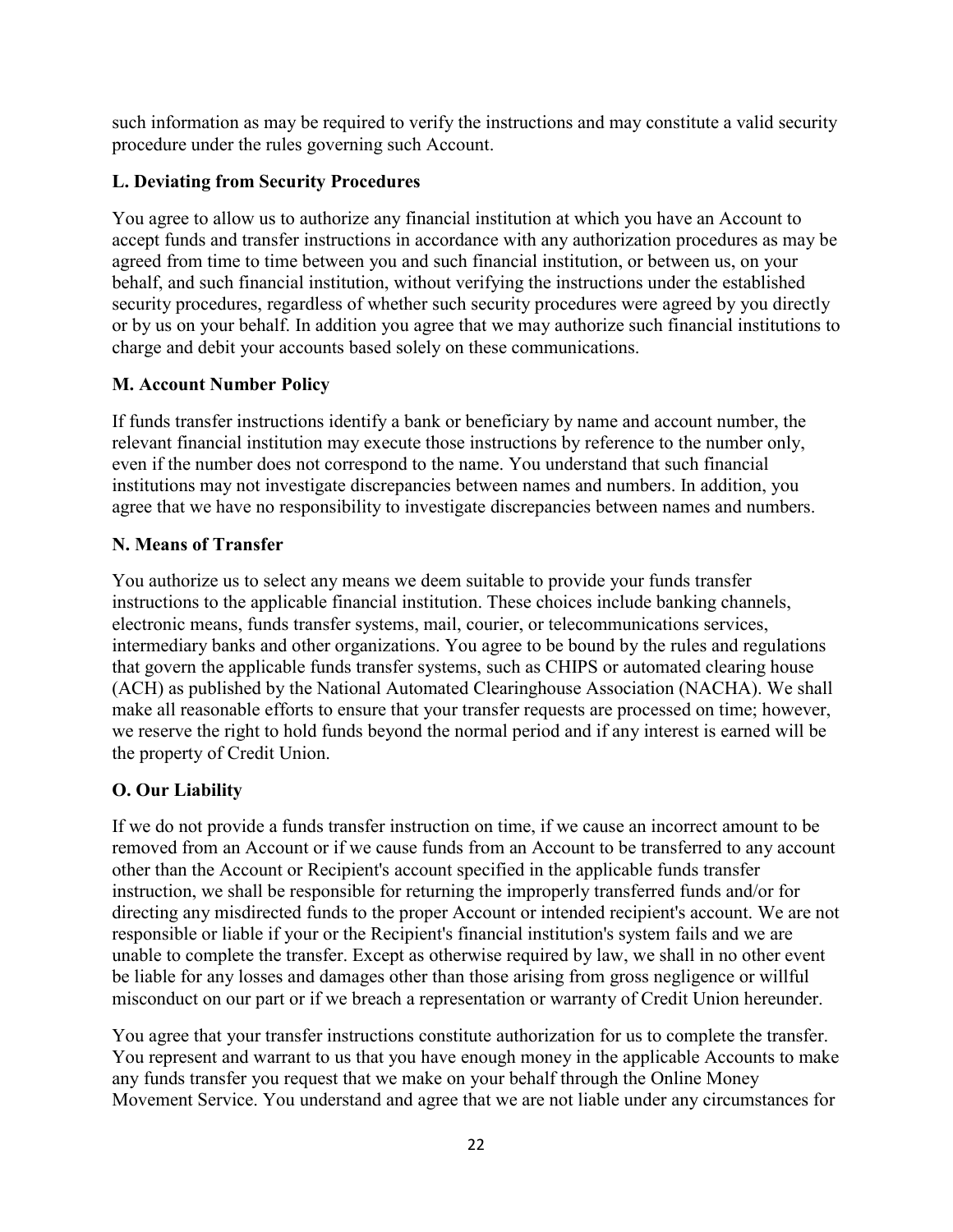any losses or damages if, through no fault of ours, you do not have enough money to make the funds transfer and the funds transfer is not completed or is later reversed or if your financial institution does not permit the transfer or the funds transfer would exceed the credit limit on any applicable overdraft line.

You also understand and agree that we are not responsible for any losses or damages if circumstances beyond our control (such as fire or flood) prevent us from making a funds transfer or if the Credit Union website was not working properly and you knew about the breakdown when you started the funds transfer.

### **P. Recipient**

In the event that you are an intended Recipient, another customer (the "Transferor") has instructed us to transfer funds (the "Funds") to an account you designate at your bank or other financial institution (the "Account"). In addition to the Terms herein, you agree to accept the terms and conditions set forth below.

You authorize us to transfer the Funds to your Account. In order for us to complete the transfer, you will be prompted to provide us with the following information (the "Information"): 1) your full name; 2) your current residential address; 3) the name of your bank or financial institution and ABA routing number (the 9-digit number that appears on the far left of the bottom of your check) of the financial institution which holds your Account; 4) the Account number; and 5) a secret word or phrase known only to you and the transferor. We will utilize the Automated Clearing House (ACH) system to send the Funds to your Account. We will act on the information provided by you in completing ACH credit instructions to your Account. If for any reason your financial institution returns the ACH credit or the credit goes to the wrong financial institution or Account because you have provided us with incorrect information, we may in our sole discretion, take reasonable efforts to complete the credit transaction or return the Funds to the Transferor.

You agree not to impersonate any person or use a name that you are not authorized to use. You warrant and represent that you are the person intended by the Transferor and entitled to receive the Funds; that you are not a person whose Accounts are blocked under regulations of the Office of Foreign Asset Control (OFAC) of the United States Treasury Department; and that the Information you will provide is true, correct and complete.

We reserve the right to decline to complete any transfer, even after you have agreed to all of the Terms, if we have reason to believe that completing the transfer would result in a violation of law or expose us to liability or risk of loss. Without limiting the foregoing, we will reject any transfer if you do not enter the code correctly after three [3] attempts. If the transfer is rejected for any reason, the funds will be returned to the Transferor.

### **Q. Miscellaneous**

You understand and agree that our service provider is not a bank, a broker-dealer firm, or any other kind of financial institution. You represent and warrant that you are who you claim to be; that you are the rightful owner of all Accounts linked for the purposes of the Online Money Movement Service; and that you are rightfully authorizing us to access the Accounts.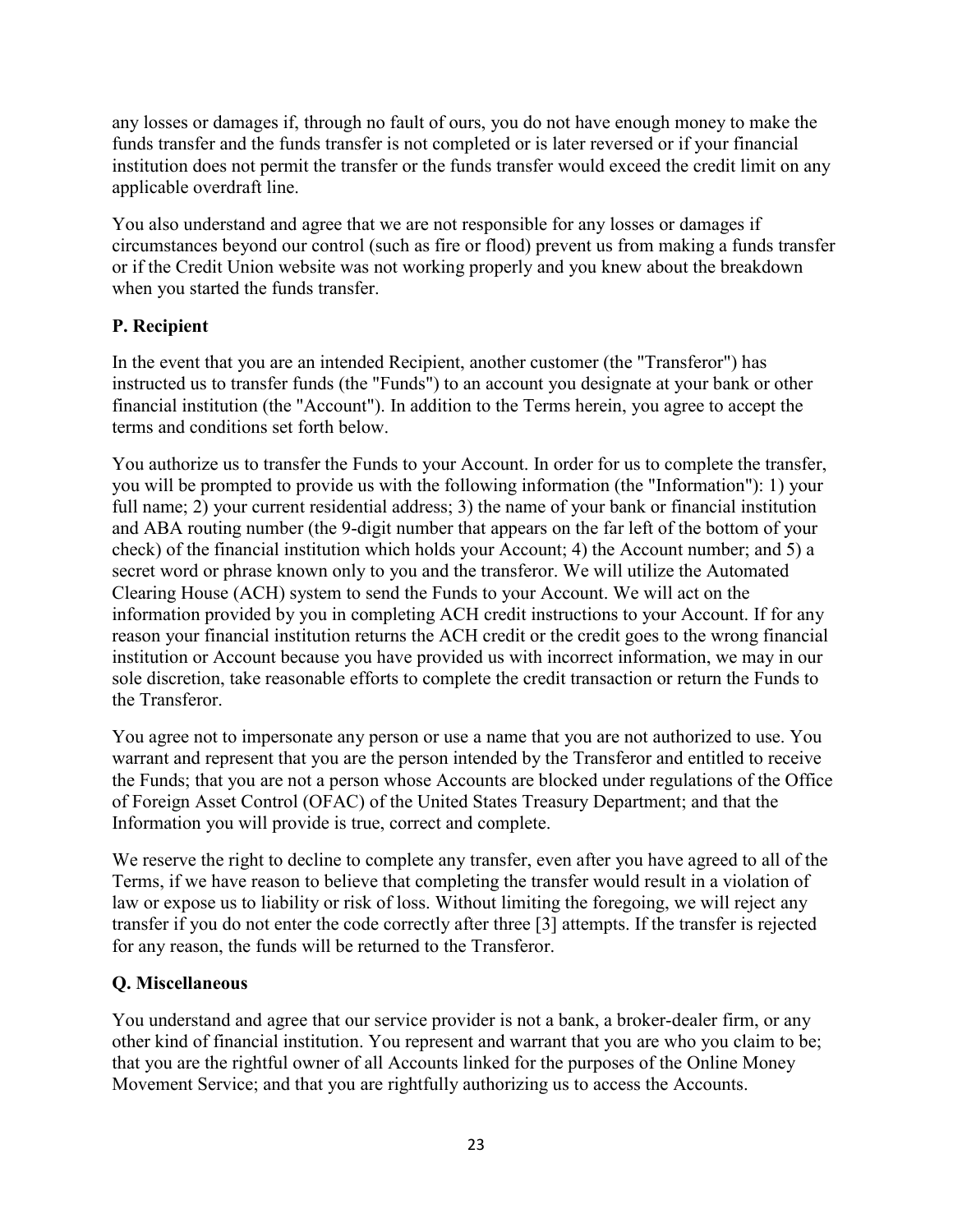#### **VII. Purchase Rewards**

#### **A. License Grant and Restrictions**

You are granted a personal, limited, non-exclusive, non-transferable license, to electronically access and use Debit Rewards Offers to benefit from your debit card purchases.

As used herein, the term "Debit Rewards Offers" also include any other programs, tools, internetbased services, components and any "updates" (for example, Debit Rewards information, help content, bug fixes, or maintenance releases, etc.) of Debit Rewards Offers if and when they are made available to you by us or by our third party vendors. Certain Debit Rewards Offers services or features may be accompanied by, and will be subject to, additional terms and conditions.

You are not licensed or permitted to do any of the following and you may not allow any third party to do any of the following: (i) access or attempt to access any other systems, programs or data that are not made available for public use; (ii) copy, reproduce, republish, upload, post, transmit, resell or distribute in any way the material from the Debit Rewards Offers program; (iii) permit any third party to benefit from the use or functionality of Debit Rewards Offers, or any other services provided in connection with it, via a rental, lease, timesharing, service bureau, or other arrangement; (iv) transfer any of the rights granted to you under this license; (v) perform or attempt to perform any actions that would interfere with the proper working of Debit Rewards Offers or any services provided in connection with it, prevent access to or the use of Debit Rewards Offers or any or services provided in connection with it by other licensees or customers, or impose an unreasonable or disproportionately large load on the infrastructure while using Debit Rewards Offers; or (vii) otherwise use Debit Rewards Offers or any services provided in connection with it except as expressly allowed under this subsection A.

### **B. Debit Rewards Offers**

If you decide you wish to participate in the Debit Rewards Offers application, you acknowledge and agree to the following terms and conditions of service.

### **(1) Purchase Rewards**

You will earn rewards for your participation in the Debit Rewards Offers program based on total purchases. If you participate in the Debit Rewards Offers, we will credit all cash or point rewards earned to your rewards balance and send you a lump sum of all rewards due to you. For any qualifying purchases during the current month, we will distribute the lump sum amount to you during the following calendar month. For example, if the payment date of all rewards end user disbursements is August 30, the applicable Measurement Period would be the calendar month ended July 31. Cash rewards will be deposited in the Debit Rewards Offers deposit account which is associated with the Debit Rewards Offers program.

### **(2) Debit Rewards Offers Account**

You must use the debit card associated with the Debit Rewards Offers account in order to receive the offers which qualify for the rewards. Rewards will not be earned for any portion of your purchase that you pay for with store credit, gift certificates or other payment types.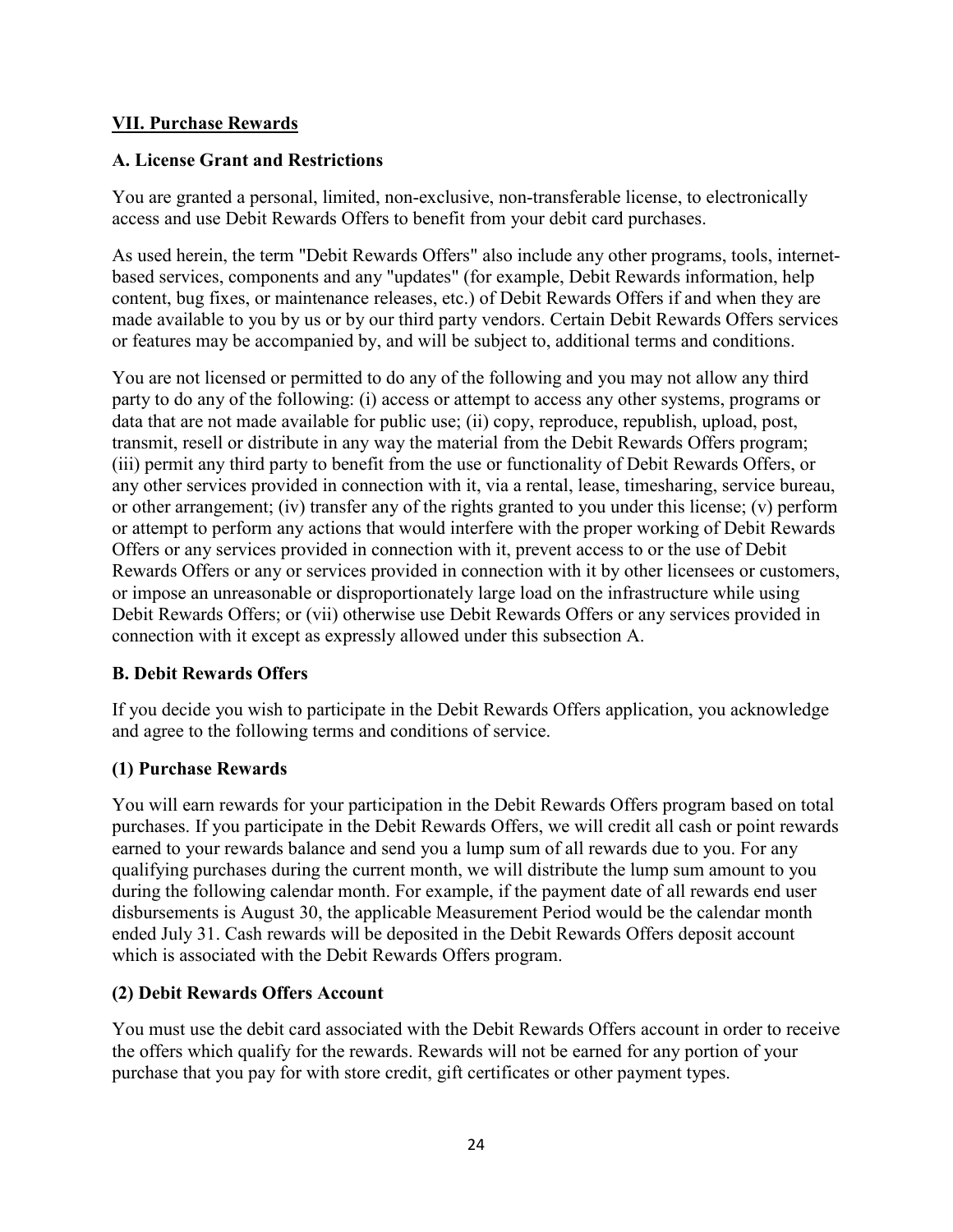### **(3) Purchases**

Purchases must be made as indicated in the offers made available under the Debit Rewards Offers program. Each offer will specify whether the purchase can be made online, at a store location, or by telephone to be eligible for rewards. You must also comply with any guidelines included with the offer, such as offer expiration dates, minimum purchase amounts, purchase limits, etc. You must also pay using the debit card associated with the account that received the Debit Rewards offer in order for the purchase to qualify.

While we and the merchants work hard to properly track and credit all eligible purchases, there may be times that we are unable to do so because of problems with your internet browser, the merchant's web site or our system. Please contact our support team if you believe you have made a qualifying purchase for which you did not receive Rewards.

### **(4) Debit Card**

Please note that you will not earn rewards as part of this program if you use a debit card not issued by us or do not have the designated deposit account opened with us at the time of disbursement.

### **(5) Limitations of Warranties and Liability**

You understand and agree that we make no warranties and have no liability as to:

(a) Any offers, commitments, promotions, money back, or other incentives offered by any of the merchants in the Debit Rewards Offers program;

(b) The rewards information that we provide to you, which is provided "as is" and "as available";

(c) Your inability to comply with offer guidelines;

(d) The accuracy, timeliness, loss or corruption, or mis-delivery, of any qualifying purchase information or any other information;

(e) Unauthorized access to your account(s) or to your account information and any misappropriation, or alteration, of your account information or data, to the extent that the unauthorized access results from your acts or omissions; or

(f) Your inability to access your account(s) including, but not limited to, failure of electronic or mechanical equipment, interconnect problems with telephone providers or internet service providers, acts of God, strikes, or other labor problems.

Some states do not allow limitations on how long an implied warranty lasts, so that the above limitations may not apply to you, and that you may also have other rights, which vary from state to state.

#### **C. Third Party Services**

In connection with your use of Debit Rewards Offers, or any other services provided in connection with it, you may be made aware of services, products, offers and promotions provided by third parties, ("Third Party Services"). If you decide to use Third Party Services, you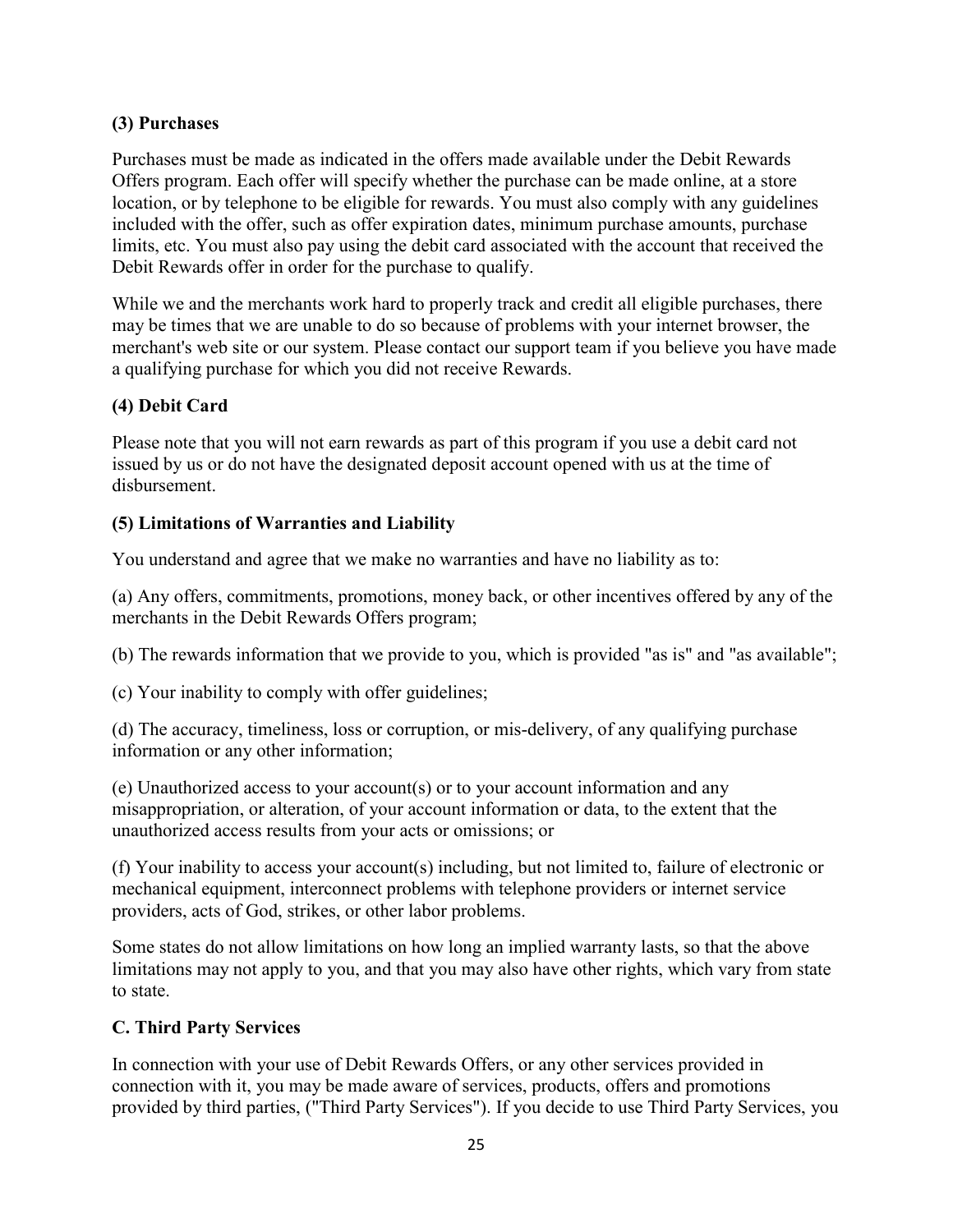are responsible for reviewing and understanding the terms and conditions governing any Third Party Services. You agree that the third party is responsible for the performance of the Third Party Services.

### **D. Third Party Websites**

Debit Rewards Offers may contain or reference links to websites operated by third parties ("Third Party Websites"). These links are provided as a convenience only. Such Third Party Websites are not under our control. We are not responsible for the content of any Third Party Website or any link contained in a Third Party Website. We do not review, approve, monitor, endorse, warrant, or make any representations with respect to Third Party Websites, and the inclusion of any link in Debit Rewards Offers or any other services provided in connection with them is not and does not imply an affiliation, sponsorship, endorsement, approval, investigation, verification or monitoring by us of any information contained in any Third Party Website. In no event will we be responsible for the information contained in such Third Party Website or for your use of or inability to use such website. Access to any Third Party Website is at your own risk, and you acknowledge and understand that linked Third Party Websites may contain terms and privacy policies that are different from ours. We are not responsible for such provisions, and expressly disclaim any liability for them.

### **VIII. FinanceWorks**

### **A. The FinanceWorks Service**

FinanceWorks is a financial management service offered by us, but operated by one of our third party service providers, Intuit Inc. FinanceWorks assists you in managing your finances by consolidating your financial information from third party websites that you designate. FinanceWorks will retrieve and compile your information from designated third party websites  $("3<sup>rd</sup> Party FIs")$  to present the information to you in one source. Your use of or access to FinanceWorks, including information you provide and information we retrieve from  $3<sup>rd</sup>$  Party FIs in connection with FinanceWorks is subject to this Agreement. If you do not agree to this Agreement, or updated versions of this Agreement, as the Agreement may be updated from time to time, you must not access or use FinanceWorks. Otherwise, your continued access to or use of FinanceWorks means you agree to the updated terms and conditions of this Agreement. The term "Intuit" means Intuit Inc. and its third party service providers.

#### **B. Authorization**

By using FinanceWorks, you authorize us to access 3<sup>rd</sup> Party FIs, on your behalf, to retrieve, store, update, use and distribute your information in connection with FinanceWorks. You hereby grant us a limited power of attorney and appoint us as your true and lawful attorney-in-fact and agent, for you and in your name, in any and all capacities, to access third party internet sites, servers or documents, retrieve information, and use your information, as described in this Agreement, with the full power and authority to do and perform each act necessary to be done in connection with such activities, as you might or could do in person. You acknowledge that we do not review your information for accuracy and completeness and agree that we are not responsible for its completeness, accuracy or availability. Any transaction or informational activities performed at any third party's website are not made through FinanceWorks and we assume no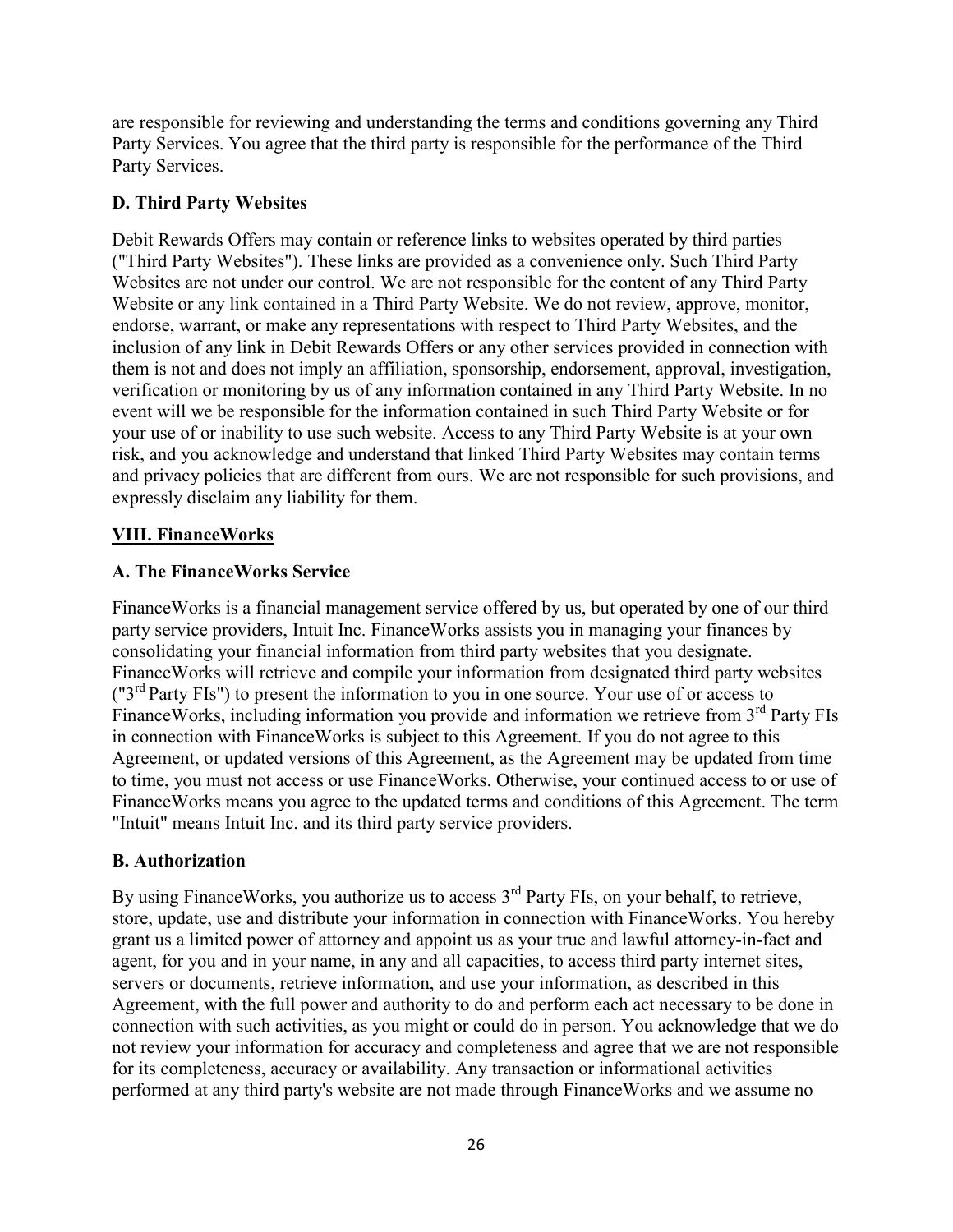responsibility for such transactions or activities. You are solely responsible for any charges associated with your 3rd Party FIs. You hereby represent and warrant that you are a legal owner of the accounts at the 3rd Party FIs, and that you have the full authority to: (i) designate us as your authorized agent; and (ii) grant us rights, authorizations and releases under these Terms and Conditions. YOU ACKNOWLEDGE AND AGREE THAT WHEN WE OR OUR THIRD PARTY SERVICE PROVIDER ACCESS OR RETRIEVE INFORMATION FROM 3<sup>RD</sup> PARTY FIs, WE OR OUR THIRD PARTY SERVICE PROVIDER ARE ACTING AS YOUR AUTHORIZED AGENT, AND NOT THE AGENT OF OR ON BEHALF OF THE 3RD PARTY FI. You agree that we are entitled to rely on the foregoing authorization, agency and power of attorney granted by you.

#### **C Accurate Information**

You shall provide true, accurate, current and complete information about yourself and your accounts maintained at 3rd Party FIs and you agree to not misrepresent your identity or your account information, or provide any information for accounts that do not belong to you. You acknowledge that FinanceWorks relies on your accurate account information with your  $3<sup>rd</sup>$  Party FIs.

#### **D. License**

You hereby grant us a license to use any information, data, passwords, materials, or other content (collectively, "Data") that you provide to us or our third party service provider or via FinanceWorks, including Data retrieved from 3<sup>rd</sup> Party FIs to perform the following acts: (i) use, display, reproduce or distribute the Data or create new content or offerings using the Data in connection with providing FinanceWorks or any other service that you may designate with us or our third parties; and (ii) present you with offers of products and services, including third party products and services that we or our third party believe may be of interest to you. As part of the foregoing right, you grant us the right to use your Data to (a) collect and store your 3rd Party FI account data; (b) reformat and manipulate such  $3<sup>rd</sup>$  Party FI account data, (c) create and provide hypertext links to the  $3^{rd}$  Party FI; (d) access the  $3^{rd}$  Party FI's websites using your Data, (e) update and maintain your account information; (f) address errors or service interruptions; (g) assist in troubleshooting and technical support; (h) enhance the type of data and services we can provide to you in the future; and (iii) take such other actions as are reasonably necessary to perform the actions described in (a) through (h) above. By providing us with access to your Data, you hereby agree, or represent and warrant that the owner of such Data has expressly agreed that, we may, without restrictions or payment of fees to you or third parties, use the Data for the purposes set forth in this Article IX. You also authorize our third party service providers to collect and aggregate anonymous information to conduct certain analytical research, database marketing, performance tracking, benchmarking and marketing programs and publish or distribute summary or aggregate results relating to metrics comprised of research data to us or other third parties for any purpose consistent with these Terms and Conditions. Additionally, automated technology may be used to tailor messages or advertisements that we or our third party service providers believe reflect your interest and needs. If you select services that are offered by third parties through such offers, you will be agreeing that we have your consent to give such third parties your geographic location, and other data, collected and stored in aggregate, as necessary for such third parties to make their offerings and services available to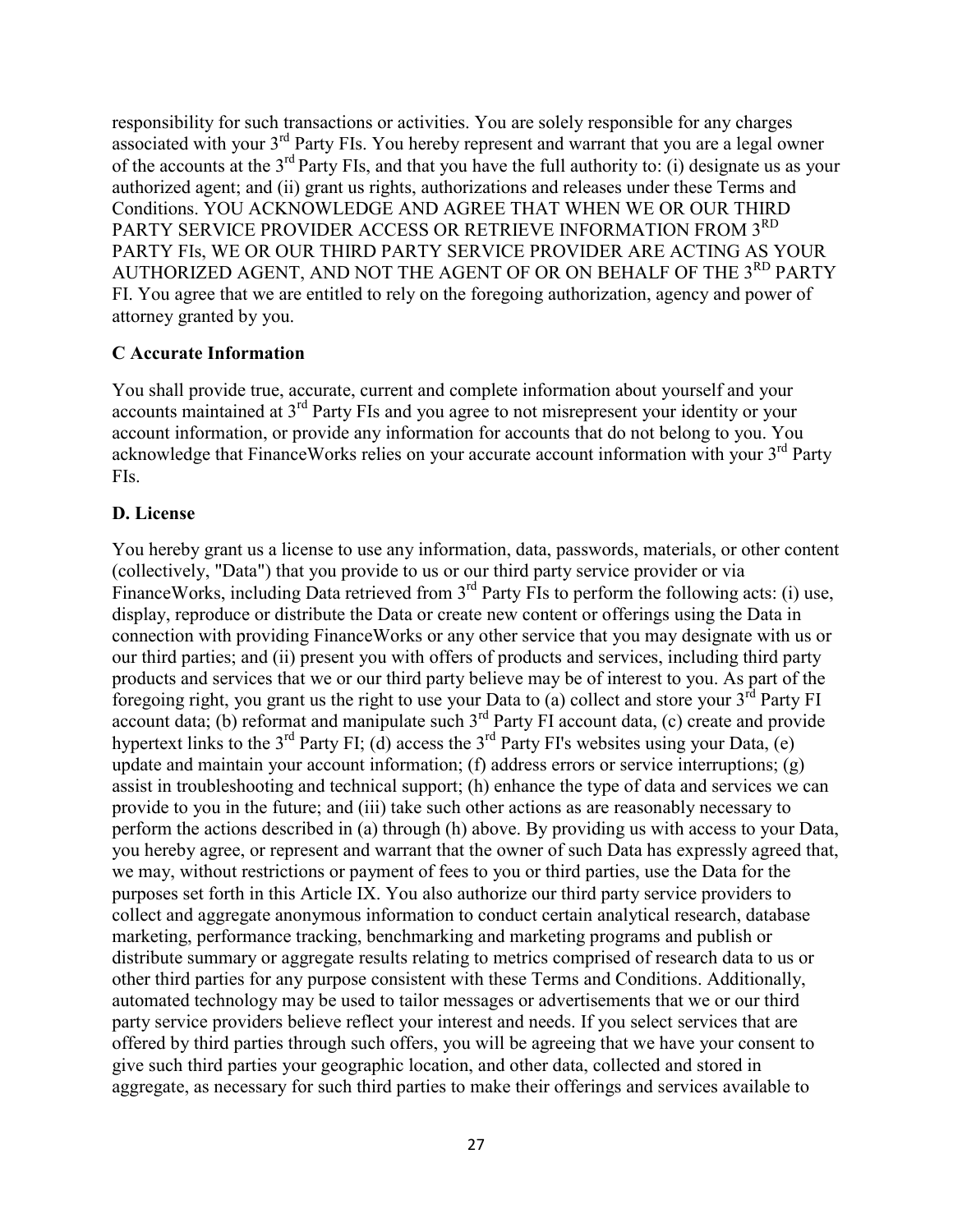you and to permit us to use your Data and material derived from your Data to suggest savings opportunities or additional products and services to you.

### **E. Use of Service and Restrictions**

You are permitted to use FinanceWorks and the content delivered to you through FinanceWorks only on FinanceWorks to organize and manage your financial data. You may download or print a copy of the information provided on FinanceWorks for your personal and non-commercial use. Any distribution, reprint or electronic reproduction of any content from FinanceWorks is expressly prohibited without our express prior consent. Further, you shall not do any of the following: (i) create derivative works from this content to use, reproduce or distribute; (ii) reverse engineer or reverse compile any of the technology; (iii) use FinanceWorks or the content delivered through FinanceWorks in any way that would infringe any third-party copyright, patent, trademark, trade secret, or other proprietary rights or violate any applicable law or regulation; (iv) resell or make commercial use of FinanceWorks; (v) provide an unauthorized person with access to FinanceWorks using your information; (vi) perform or attempt to perform any actions that would interfere with the proper working of FinanceWorks, prevent access to or the use of FinanceWorks by other licensees or customers, or impose an unreasonable or disproportionately large load on the infrastructure; or (vii) use FinanceWorks in any way that was not expressly permitted under these Terms and Conditions. NEITHER WE NOR FINANCEWORKS IS INTENDED TO PROVIDE LEGAL, TAX OR FINANCIAL ADVICE. WE ARE NOT A FINANCIAL PLANNER, BROKER OR TAX ADVISOR.

FinanceWorks is intended only to assist you in your financial organization and decision-making and is broad in scope. Your personal financial situation is unique, and any information and advice obtained through FinanceWorks may not be appropriate for your situation. Accordingly, before making any final decisions or implementing any financial strategy, you should consider obtaining additional information and advice from your accountant or other financial advisers who are fully aware of your individual circumstances.

# **F. Confidentiality**

You are solely responsible for (i) maintaining the confidentiality and security of your access number(s), password(s), security question(s) and answer(s), account number(s), login information, and any other security or access information, used by you, or anyone you authorize on your behalf, to access FinanceWorks or your accounts (collectively, "Access Information"), and (ii) preventing unauthorized access to or use of your Access Information or FinanceWorks. You will be responsible for all electronic communications, including account registration and other account holder information, email and financial, accounting and other data ("Communications") entered using your Access Information. It is assumed that any Communications received through use of the Access Information were sent or authorized by you. You agree to immediately notify us if you become aware of any loss, theft or unauthorized use of any Access Information. We reserve the right to deny you access to FinanceWorks (or any part thereof) without prior notice if we reasonably believe that any loss, theft or unauthorized use of Access Information has occurred. You must inform us of, and hereby grant to us permission to use Access Information to enable us to provide FinanceWorks to you, including updating and maintaining data addressing errors or service interruptions, and to enhance the types of data and services we may provide to you in the future.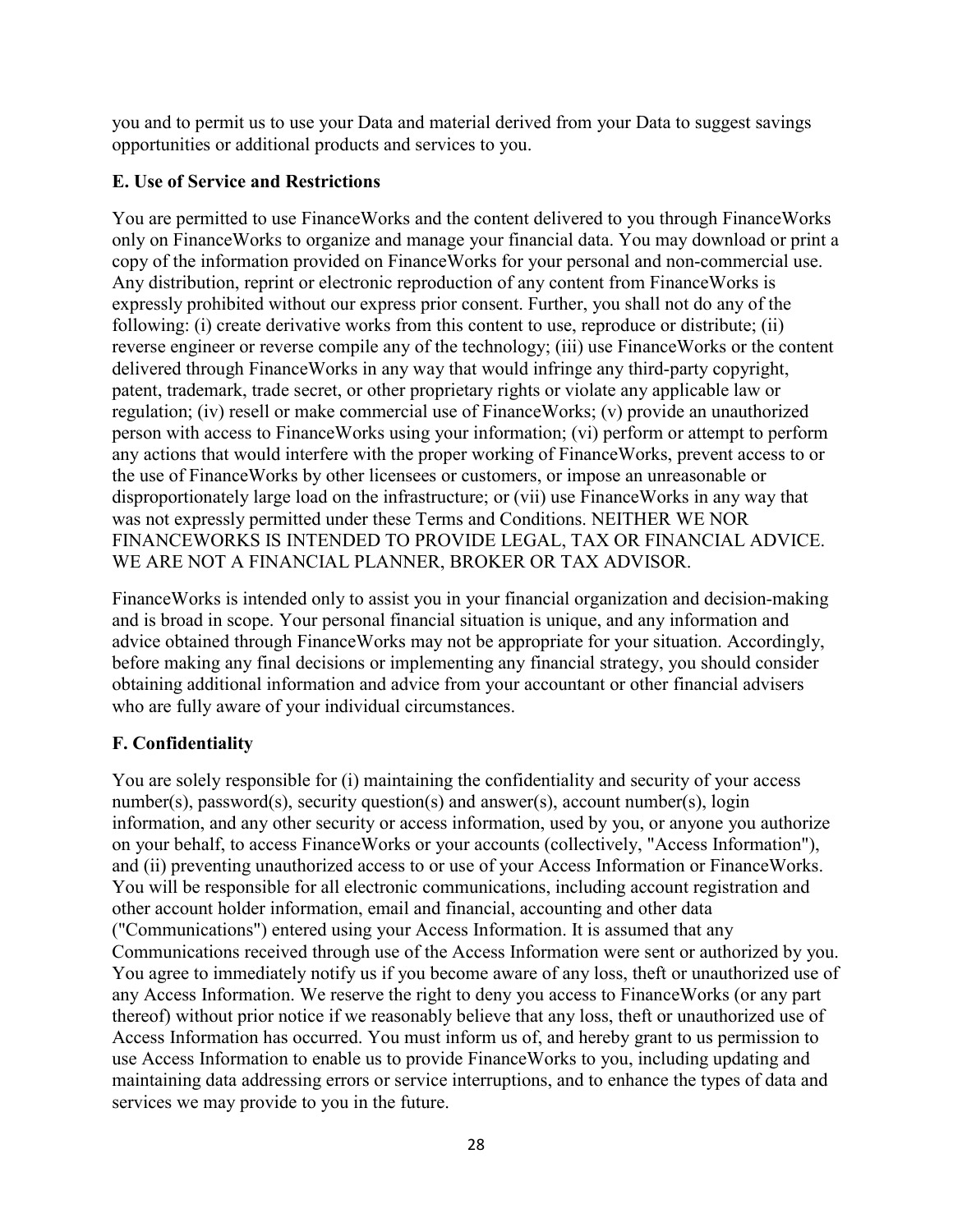### **G. Offers and Third-Party Links**

Some parts of FinanceWorks are supported by sponsored links from third party service providers or advertisers and display offers that may be custom matched to you based on information stored in FinanceWorks, queries made through FinanceWorks or other information.

In connection with offers, FinanceWorks will provide links to other web sites belonging to us or other third parties. We do not endorse, warrant or guarantee the products or services available through the offers (or any other third-party products or services advertised on or linked from our site), whether or not sponsored, and we are not an agent or broker or otherwise responsible for the activities or policies of those web sites. We do not guarantee that the loan, investment, plan or other service terms, rates or rewards offered by any particular advertiser or other third party via FinanceWorks are actually the terms that may be offered to you if you pursue the offer or that they are the best terms or lowest rates available in the market.

# **H. Information from 3rd Party FIs**

You acknowledge and agree that (i) some  $3<sup>rd</sup>$  Party FIs may not allow us to access your Data; (ii)  $3<sup>rd</sup>$  Party FIs may make changes to their websites, with or without notice to us, that may prevent or delay aggregation of information from such websites; (iii) FinanceWorks "refreshes" the data from financial institutions by collecting that information at specific times of the day or night on a "batch" basis. These times may not be the same for all financial institutions. Additionally, you may have the ability to trigger an auto-refresh on log-in or have a user-initiated refresh at any time; and (iv) your most recent transactions may not be reflected in any account balances or other account information presented to you in FinanceWorks.

### **IX. General Terms**

### **A. Information Authorization**

In order to provide the *U1* Online Services, we must obtain from you certain personal information about you, your Accounts, and your transactions (referred to herein as "User Information"). You represent that you have the right to provide such User Information and that you give us the right to use the User Information in accordance with our privacy policy.

You authorize us to verify your identity by obtaining information about your credit history from a consumer reporting agency. We and our service provider will obtain and use your credit information only in accordance with the Fair Credit Reporting Act (**"**FCRA**"**) and other applicable law. We reserve the right to deny you access to the *U1* Online Services if we cannot verify your identity or other necessary information. We may approve or decline your application for the *U1* Online Services, or any of them, based upon our review of your consumer report, along with other information we deem relevant. If we deny your request to use the *U1* Online Services, or any of them, based upon a consumer report, you may obtain a free copy of the consumer report that we used from the consumer reporting agency that issued the report. You may view, download and print a summary of your rights under FCRA, including information on how to obtain a copy of your consumer report, at any time by contacting your financial institution.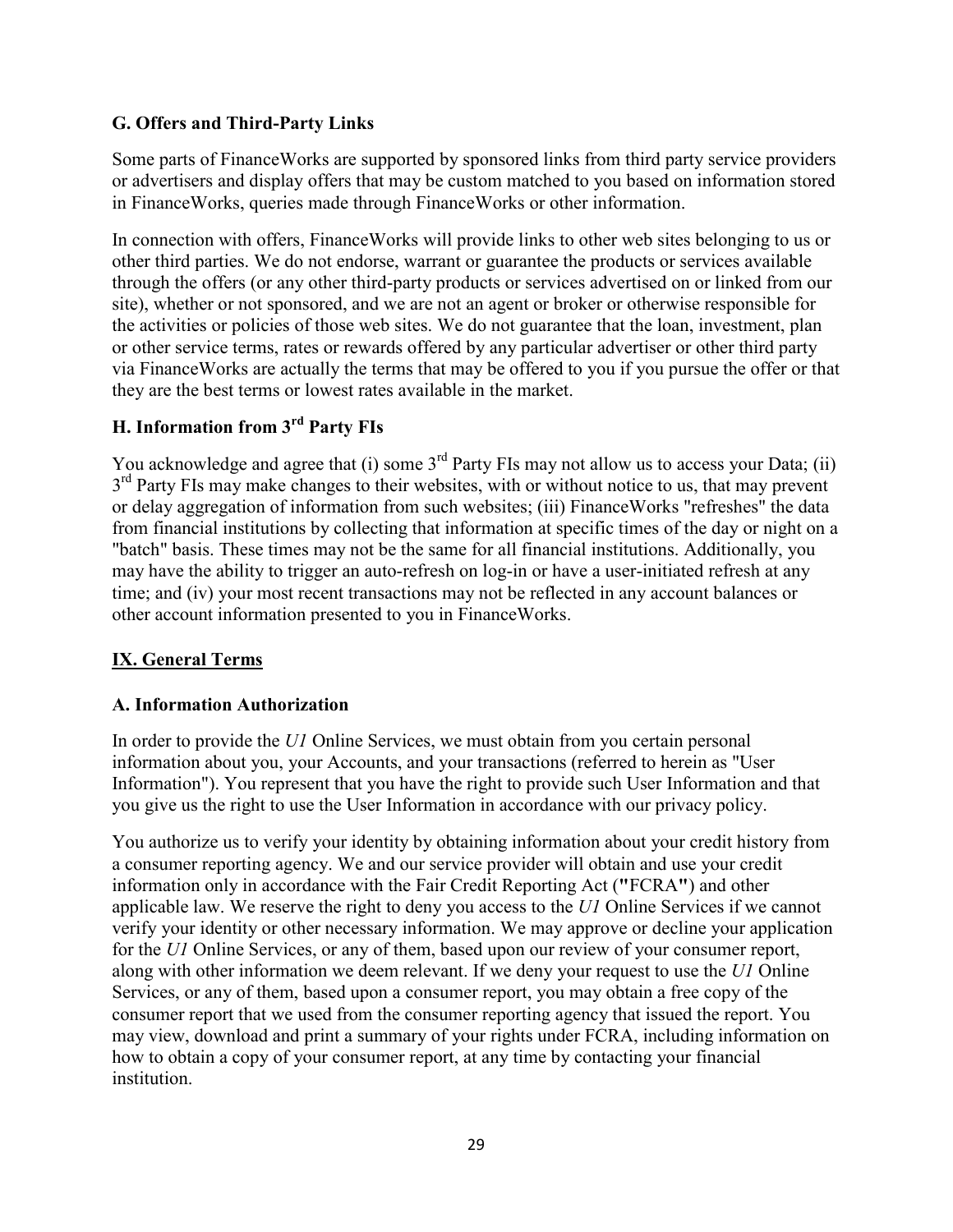In addition to obtaining a consumer report, we and our service provider reserve the right to obtain such additional information as we deem reasonably necessary to insure that you, or persons to whom you may transfer funds, are not using the *U1* Online Services, or any of them, in violation of law, including, but not limited to, laws and regulations designed to prevent "money laundering" or the transfer of funds to or from persons or organizations whose accounts are blocked under regulations of the Office of Foreign Asset Control (OFAC) of the United States Treasury Department.

### **B. Privacy Policy and Confidentiality**

We regard your privacy and security with the utmost importance, and we are committed to safeguarding any information that you share with us. All of your personal and financial information will be placed on a secure portion of our website. We do not use any persistent "cookies" on the browser to store any personal information. We have multiple levels of security that have been designed especially for us. . You can see a full description of our privacy policy by clicking on "Policy" in *U1* Online.

We may use anonymous, aggregate information, which we collect and store, or which is collected and stored on our behalf by third party vendors, to conduct certain analytical research and help us to create new offerings and services for our customers. As we make additional offerings and online banking services available to you, some of which may rely on banking information maintained in your accounts, you will have the opportunity to participate in the services if you choose. If you choose not to participate, you do not need to notify us. We may also use anonymous, aggregate information which we collect and store, or which is collected and stored on our behalf by third party vendors, to (i) conduct database marketing and marketing program execution activities; (ii) publish summary or aggregate results relating to metrics comprised of research data from time to time; and (iii) distribute or license such aggregated research data to third parties. Additionally, automated technology may be used to tailor messages or advertisements that best reflect your interest and needs.

#### **C. Disclosure of Account Information to Third Parties**

We will disclose information to third parties about your Accounts or the transactions you make: (a) Where it is necessary for completing a transaction; or (b) In order to verify the existence and condition of your Accounts to a third party, such as a credit bureau or merchant; or (c) In order to comply with a governmental agency or Court order; or (d) If you give us your written permission.

### **D. Intellectual Property**

This Agreement does not transfer to you any ownership or proprietary rights in the *U1* Online Services, or any of them, or any associated software or any part thereof. You are permitted to use the *U1* Online Services only as expressly authorized by this Agreement. We or our agents retain all rights to the *U1* Online Services, and each of them, and all patent, copyright, trademark, and trade-dress (the "look and feel" of the *U1* Online Services, or any of them) rights, trade secrets, and any other intellectual property rights and all right, title and interest in and to the *U1* Online Services, and each of them, and any associated software.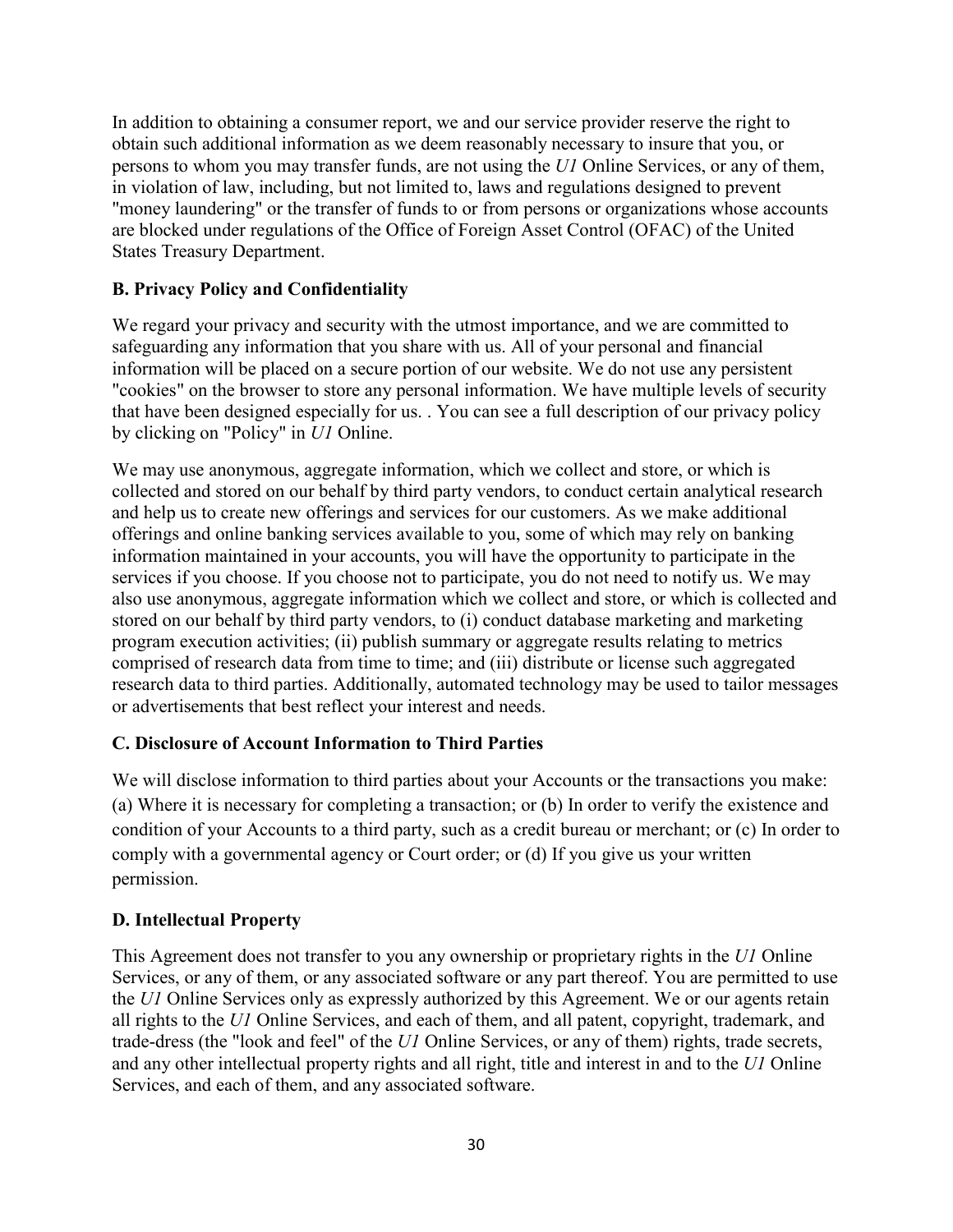Neither you nor any user you authorize will (a) sell, lease, distribute, license or sublicense the *U1* Online Services, or any of them; (b) modify, change, alter, translate, create derivative works from, reverse engineer, disassemble or decompile the *U1* Online Services, or any of them, in any way for any reason; (c) provide, disclose, divulge or make available to or permit use of the *U1* Online Services, or any of them, by any third party; (d) copy or reproduce all or any part of the *U1* Online Services, or any of them; or (e) interfere, or attempt to interfere, with the *U1* Online Services, or any of them, in any way.

#### **E. Your Liability for Unauthorized Transfers Through Use of Bill Payment Services of Online Money Management Services**

#### **Consumer Liability**

Tell us AT ONCE if you believe your password or other means to access your account has been lost or stolen, or if you believe that an electronic fund transfer has been made without your permission using information from your check. Telephoning is the best way of keeping your possible losses down. You could lose all the money in your account (plus your maximum overdraft line of credit). If you tell us within 2 Business Days after you learn of the loss or theft of your password, you can lose no more than \$50.00 if someone used your password without your permission. If you do NOT tell us within 2 Business Days after you learn of the loss or theft of your password, and we can prove that we could have stopped someone from using your password or other means to access your account through such Services, or either of them without your permission, if you had told us, you could lose as much as \$500.00. Also, if your statement shows transfers that you did not make, including those made by card, password or other means, tell us at once. If you do not tell us within 60 days after the statement was mailed to you, you may not get back any money you lost after the 60 days if we can prove that we could have stopped someone from taking the money had you told us in time. If a good reason (such as a long trip or a hospital stay) prevented you from telling us, we may extend the period.

#### **Contact in the event of unauthorized transfer**

If you believe your password has been lost or stolen, call: (937) 225-6800, option -0-, or (800) 543-5000, option -0-or write to: Universal 1 Credit Union, PO Box 467, Dayton, OH 45409. You should also call the number or write to the address listed above if you believe a transfer has been made using the information from your check without your permission.

#### **Business Days**

For purposes of these disclosures, our business days are Monday through Friday, not including Legal Holidays.

#### **The foregoing paragraph applies only to Bill Payment Services and Online Money Management Services.**

#### **F. Questions or Error Correction on Bill Payment Services or Online Money Movement Services Transactions; Our Liability; Your Responsibility for Errors**

In Case of Errors or Questions About Your Electronic Transfers, telephone us at (937) 225- 6800, option -0- or (800) 543-5000, option -0- during normal member service hours; or write us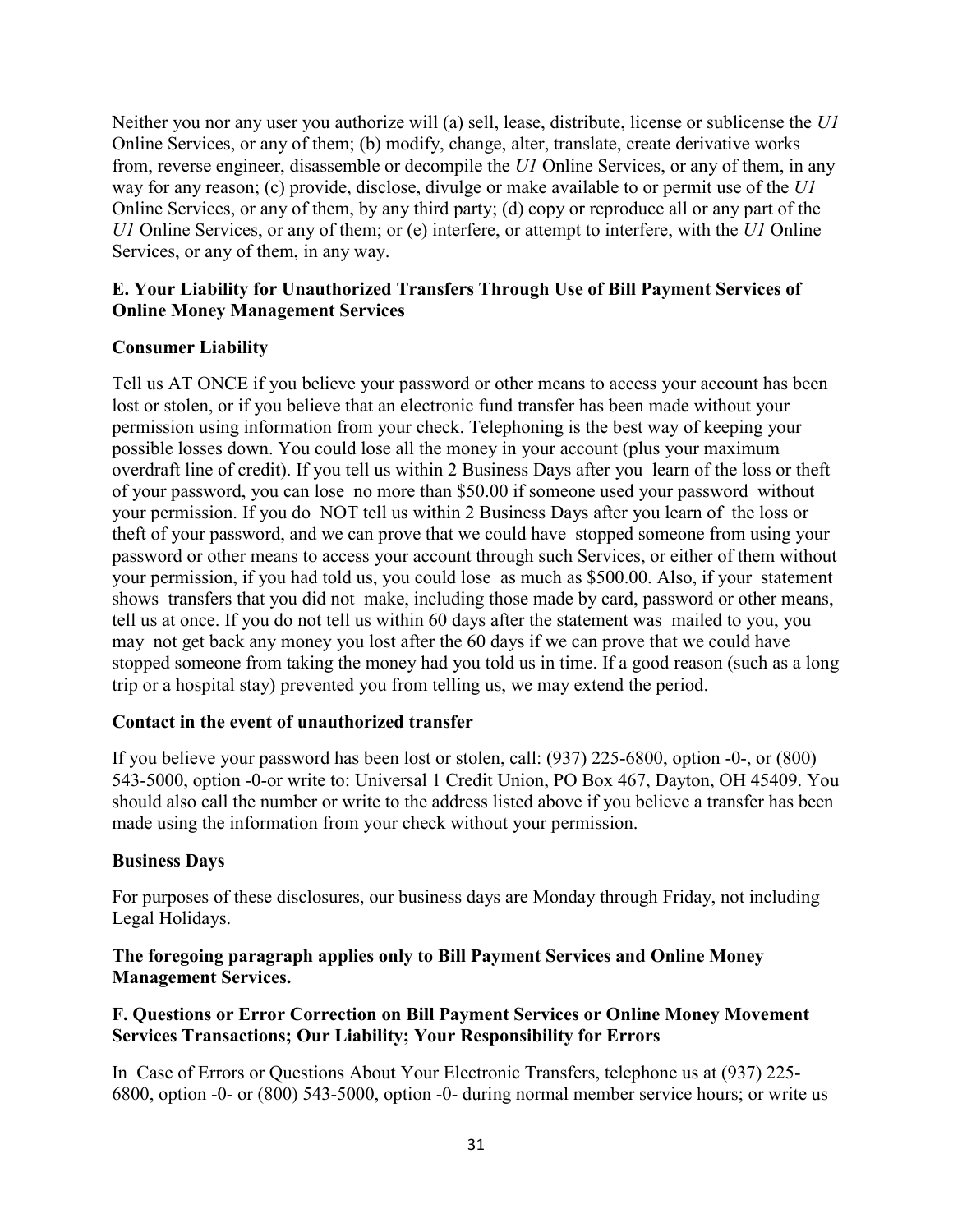at: Universal 1 Credit Union1 River Park Drive Dayton, Ohio 45409 or email us at memberservices $@$ u1cu.org. As soon as you can, if you think your statement or receipt is wrong or if you need more information about a transfer listed on the statement or receipt. We must hear from you no later than 60 days after we sent the FIRST statement on which the problem or error appeared. You must:

- 1.Tell us your name and account number (if any);
- 2. Describe the error or the transfer you are unsure about, and explain as clearly as you can why you believe it is an error or why you need more information; and,
- 3.Tell us the dollar amount of the suspected error.
- 4. For a payment through Bill Payment Services, tell us the number of the Bill Payment Account used to pay the bill, payee name, date the payment was sent, payment amount, reference number, and payee member number for the payment in question.

If you tell us orally, we may require that you send us your complaint or question in writing within 10 Business Days after your oral notification.

We will determine whether an error occurred within 10 business days after we hear from you and will correct any error promptly. If we need more time, however, we may take up to 45 days to investigate your complaint or question. If we decide to do this, we will credit your account within 10 business days for the amount you think is in error, so that you will have the use of the money during the time it takes us to complete our investigation. If we ask you to put your complaint or question in writing and we do not receive it within 10 business days, we may not credit your account.

For errors involving new accounts, point-of-sale, or foreign-initiated transactions, we may take up to 90 days to investigate your complaint or question. For new accounts, we may take up to 20 business days to credit your account for the amount you think is in error.

We will tell you the results within three business days after completing our investigation. If we decide that there was no error, we will send you a written explanation. You may ask for copies of the documents that we used in our investigation. We may revoke any provisional credit provided to you if we find an error did not occur. If we do not complete a transfer to or from your *U1* Credit Union account on time or in the correct amount according to our agreement with you, we will be liable for your losses or damages. However, there are some exceptions. We will not be liable, for instance:

- If, through no fault of ours, you do not have enough money in your account to make a transfer.
- If a legal order directs us to prohibit withdrawals from the account.
- If your account is closed or if it has been frozen.
- If the transfer would cause your balance to go over the credit limit for any credit arrangement set up to cover overdrafts.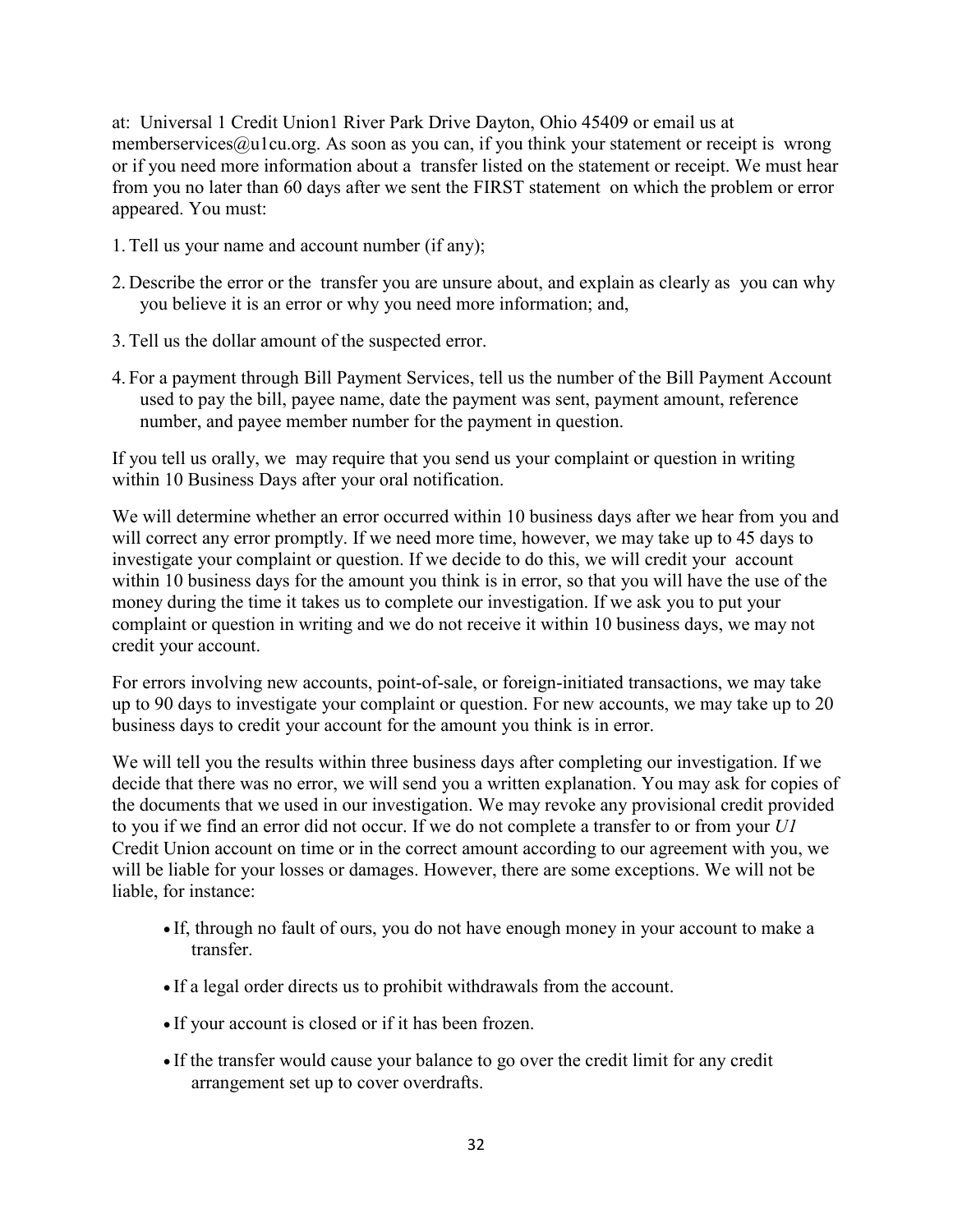- If you, or anyone you allow, commits any fraud or violates any law or regulation.
- If any electronic terminal, telecommunication device or any part of the electronic funds transfer system is not working properly.
- If you have not provided us with complete and correct payment information, including without limitation the name, address, member number, and payment amount for the payee on a bill payment.
- If you have not properly followed the instructions for using *U1* Online.
- If circumstances beyond our control (such as fire, flood or improper transmission or handling of payments by a third party) prevent the transfer, despite reasonable precautions taken by us.

Notwithstanding the foregoing, you understand that we must rely on the information provided by you and you authorize us to act on any instruction which has been or reasonably appears to have been sent by you, to submit funds transfer instructions on your behalf in connection with the Bill Payment and Online Money Movement Services. You understand that financial institutions receiving the funds transfer instructions may rely on such information. We are not obliged to take any further steps to confirm or authenticate such instructions and will act on them without getting further confirmation. You understand that if you provide us with incorrect information or if there is any error in your instruction we will make all reasonable efforts to reverse or delete such instructions, but you accept full responsibility for losses resulting from any of your errors, duplication, ambiguities or fraud in the information that you provide. You agree not to impersonate any person or use a name that you are not authorized to use. If any information you provide is untrue, inaccurate, not current or incomplete, without limiting other remedies, we reserve the right to recover from you any costs or losses incurred as a direct or indirect result of the inaccurate or incomplete information.

#### **The foregoing subsection F applies only to Bill Payment Services and Online Money Movement Services.**

#### **G. Indemnification and Limitations on Liability.**

In addition to the indemnifications and limitations on liability contained in the Deposit Agreement, you hereby indemnify and hold harmless Credit Union and each of its directors, officers, employees, agents, successors, and assigns ("Indemnitees") from and against all liability, loss, and damage of any kind (including attorneys' fees and other costs incurred in connection therewith) incurred by or asserted against such Indemnitee in any way relating to or arising out of (a) your use of the *U1* Online Services, or any of them, (b) any failure by you to comply with the terms of this Agreement or breach by you of any representation or warranty contained herein, (c) any failure by you to comply with applicable laws and regulations, (d) any acts or omissions of you or any third party, (e) any Image, Item or IRD, (f) our reliance on the information, instruction, license and/or authorization provided by you under this Agreement, (g) your infringement, or infringement by any user of your Credit Union account(s), of any intellectual property or right of any person or entity. You agree that Intuit Inc. is a third party service provider and a third party beneficiary of these Terms and Conditions, with all rights to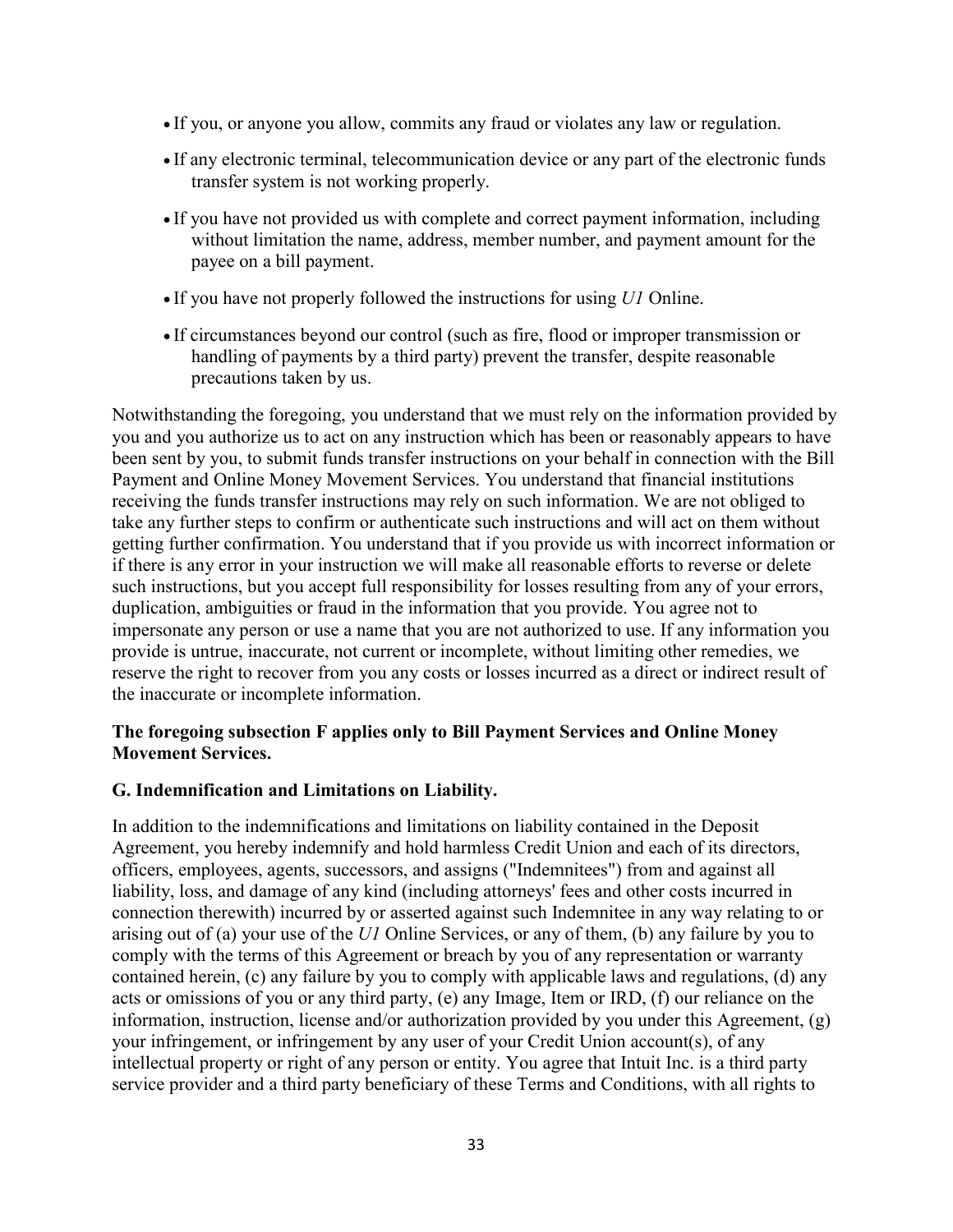enforce such provisions as if they were parties to these Terms and Conditions. This paragraph shall survive the termination of this Agreement for any reason.

#### **H. Disclaimer of Representations and Warranties**

YOU UNDERSTAND AND AGREE THAT EACH OF THE *U1* ONLINE SERVICES IS PROVIDED ON AN "AS-IS" AND "AS AVAILABLE" BASIS. YOU AGREE YOUR USE OF THE *U1* ONLINE SERVICES, AND EACH OF THEM, IS AT YOUR SOLE RISK AND DISCRETION. YOU UNDERSTAND AND EXPRESSLY AGREE FURTHER THAT ANY MATERIAL AND/OR DATA DOWNLOADED OR OTHERWISE OBTAINED THROUGH THE USE OF ANY OF THE *U1* ONLINE SERVICES IS DOWNLOADED OR OBTAINED AT YOUR OWN DISCRETION AND RISK AND THAT YOU WILL BE SOLELY RESPONSIBLE FOR ANY DAMAGES, INCLUDING WITHOUT LIMITATION DAMAGE TO YOUR COMPUTER SYSTEM OR LOSS OF DATA THAT RESULTS FROM THE DOWNLOAD OR THE OBTAINING OF SUCH MATERIAL AND/OR DATA. EXCEPT AS OTHERWISE PROVIDED IN THIS AGREEMENT OR AS REQUIRED BY LAW, WE AND OUR SERVICE PROVIDERS ASSUME NO RESPONSIBILITY FOR THE TIMELINESS, DELETION, MIS-DELIVERY OR FAILURE TO STORE ANY USER COMMUNICATIONS OR PERSONALIZATION SETTINGS.

EXCEPT AS EXPRESSLY SET FORTH IN THIS AGREEMENT (OR ON THE ONLINE MONEY MOVEMENT WEBSITE, WITH RESPECT TO THE ONLINE MONEY MOVEMENT SERVICES), WE AND OUR SERVICE PROVIDERS DISCLAIM ALL REPRESENTATIONS AND WARRANTIES OF ANY KIND, EXPRESS OR IMPLIED, INCLUDING WITHOUT LIMITATION ANY WARRANTY OF MERCHANTABILITY, FITNESS FOR A PARTICULAR PURPOSE, OR NON-INFRINGEMENT OF INTELLECTUAL PROPERTY OR THIRD PARTY RIGHTS, AND WARRANTIES THAT MAY ARISE OUT OF COURSE OF DEALING, COURSE OF PERFORMANCE OR USAGE OF TRADE, AND WE AND OUR SERVICE PROVIDERS MAKE NO WARRANTY OR REPRESENTATION REGARDING THE RESULTS THAT MAY BE OBTAINED FROM THE USE OF THE *U1* ONLINE SERVICES, OR ANY OF THEM, THE ACCURACY, COMPLETENESS OR RELIABILITY OF ANY INFORMATION OR RESULTS OBTAINED THROUGH THE *U1* ONLINE SERVICES, OR ANY OF THEM, THE ACCURACY OF ANY INFORMATION RETRIEVED BY US FROM ANY OF YOUR ACCOUNTS AT OTHER FINANCIAL INSTITUTIONS OR THAT THE *U1* ONLINE SERVICES, OR ANY OF THEM, WILL MEET ANY USER'S REQUIREMENTS, BE UNINTERRUPTED, TIMELY, SECURE OR ERROR FREE.

WE AND OUR SERVICE PROVIDERS MAKE NO REPRESENTATION, WARRANTY OR GUARANTEE THAT THE CONTENT THAT MAY BE AVAILABLE THROUGH THE *U1* ONLINE SERVICES, OR ANY OF THEM, IS FREE OF INFECTION FROM ANY VIRUSES OR OTHER CODE OR COMPUTER PROGRAMMING ROUTINES THAT CONTAIN CONTAMINATING OR DESTRUCTIVE PROPERTIES OR THAT ARE INTENDED TO DAMAGE, SURREPTITOUSLY INTERCEPT OR EXPROPRIATE ANY SYSTEM, DATA OR PERSONAL INFORMATION. YOU ARE SOLELY RESPONSIBLE FOR ANY DAMAGES TO YOUR COMPUTER SYSTEM, OR OTHER DEVICE OR LOSS OF DATA THAT RESULTS FROM YOUR USE OF THE *U1* ONLINE SERVICES, OR ANY OF THEM. NO ADVICE OR INFORMATION, WHETHER ORAL OR WRITTEN, OBTAINED BY YOU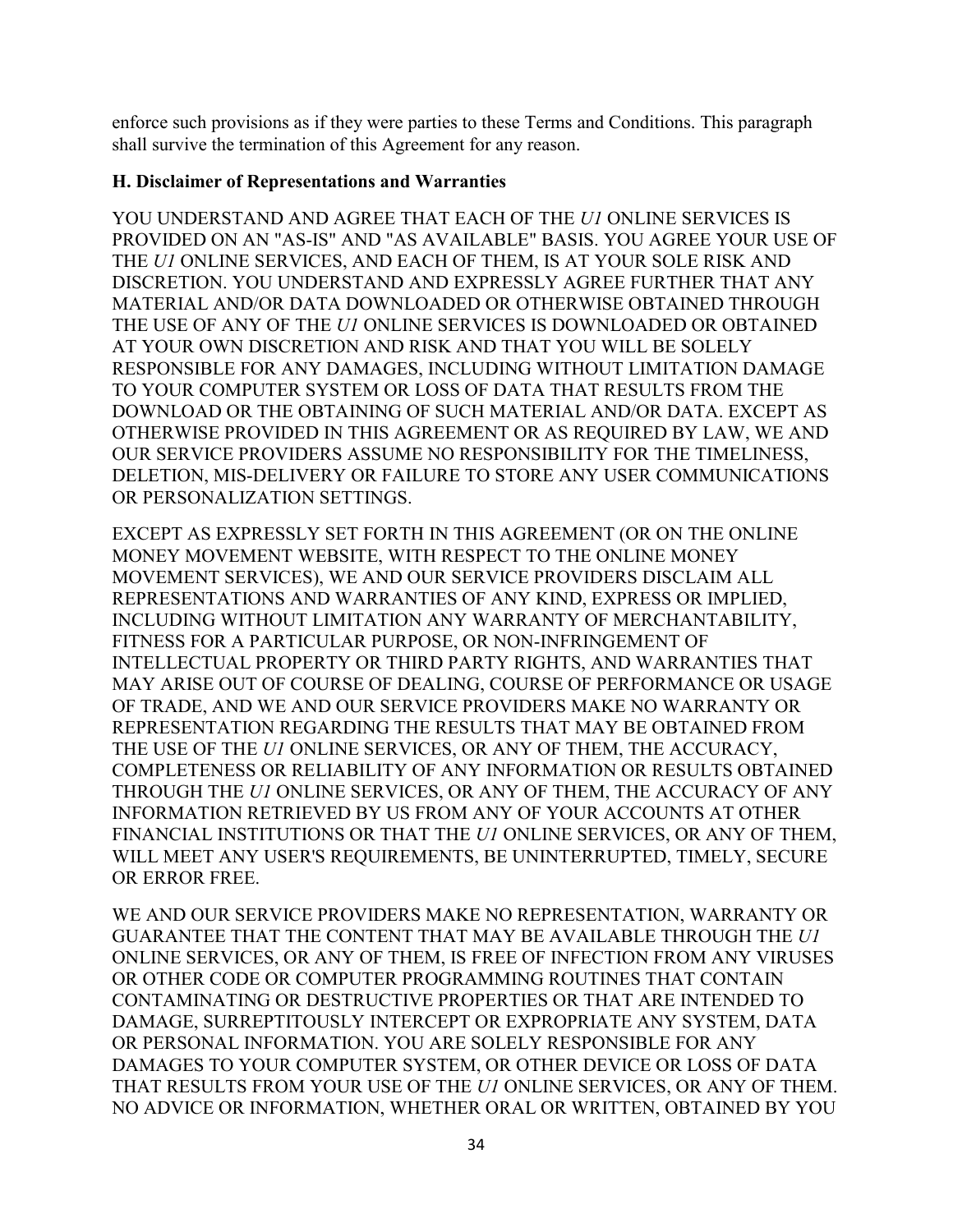FROM US OR OUR THIRD PARTY SERVICE PROVIDERS WILL CREATE ANY WARRANTY NOT STATED IN THIS AGREEMENT.

### **I. Limitations on Liability**

EXCEPT AS DESCRIBED IN THIS AGREEMENT, WE AND OUR SERVICE PROVIDERS WILL NOT BE LIABLE FOR ANY DIRECT, INDIRECT, INCIDENTAL, SPECIAL, CONSEQUENTIAL OR PUNITIVE OR EXEMPLARY DAMAGES OF ANY KIND RESULTING FROM THE USE OF OR THE INABILITY TO USE THE *U1* ONLINE SERVICES, OR ANY OF THEM, INCLUDING, BUT NOT LIMITED TO, DAMAGES FOR LOSS OF PROFITS, GOODWILL, USE, DATA OR OTHER LOSSES RESULTING FROM THE USE OR THE INABILITY TO USE THE *U1* ONLINE SERVICES, OR ANY OF THEM, INCURRED BY YOU OR ANY THIRD PARTY ARISING FROM OR RELATED TO THE USE OF, INABILITY TO USE, OR THE TERMINATION OF THE USE OF THE *U1* ONLINE SERVICES, OR ANY OF THEM, ANY INACCURACY OF ANY INFORMATION OR AMOUNT RETRIEVED BY US FROM YOUR ACCOUNTS AT ANY OTHER FINANCIAL INSTITUTION, ANY BREACH OF SECURITY CAUSED BY A THIRD PARTY, ANY TRANSACTIONS ENTERED INTO BASED ON THE *U1* ONLINE SERVICES, OR ANY OF THEM, OR ANY LOSS OF, UNAUTHORIZED ACCESS TO OR ALTERATION OF A USER'S TRANSMISSIONS OR DATA, REGARDLESS OF THE FORM OF ACTION OR CLAIM (WHETHER CONTRACT, TORT, STRICT LIABILITY OR OTHERWISE), EVEN IF *U1* CREDIT UNION OR ANY OF OUR SERVICE PROVIDERS HAS BEEN INFORMED OF THE POSSIBILITY THEREOF. WITHOUT IN ANY WAY LIMITING THE FOREGOING, YOU AGREE FURTHER THE CREDIT UNION AND OUR SERVICE PROVIDERS SHALL NOT BE LIABLE FOR ANY DAMAGES OTHER THAN THOSE CAUSED SOLELY AND DIRECTLY BY ITS GROSS NEGLIGENCE OR WILLFUL MISCONDUCT, AND ITS LIABILITY SHALL IN NO EVENT EXCEED THE LESSER OF YOUR ACTUAL DAMAGES OR THE TOTAL IN FEES YOU PAID FOR THE USE OF THE *U1* ONLINE SERVICE UPON WHICH YOUR CLAIM IS BASED DURING THE SIX MONTH PERIOD PRIOR TO THE SUPPOSED ACT OF GROSS NEGLIGENCE OR WILLFUL MISCONDUCT.

# **J. Amendment**

We reserve the right to amend or modify this Agreement at any time in our sole discretion, with or without notice to you. You may reject any such amendments of modifications by discontinuing use of the *U1* Online Services or the affected *U1* Online Service.

# **K. Termination of Agreement; Suspension or Termination of Services**

We may terminate this Agreement or suspend or terminate your access to *U1* Online Services, or any of them, at any time, in our sole discretion, with or without notice to you and for any reason. To request reinstatement in the event of suspension or termination of the *U1* Online Services, or any of them, call *U1* Credit Union Member Services at (937) 225-6800, option -0- / (800) 543- 5000, option -0-.

Notwithstanding termination of the RDC Service, any Image transmitted through the RDC Service shall be subject to this Agreement. You agree that, in addition to any other rights we may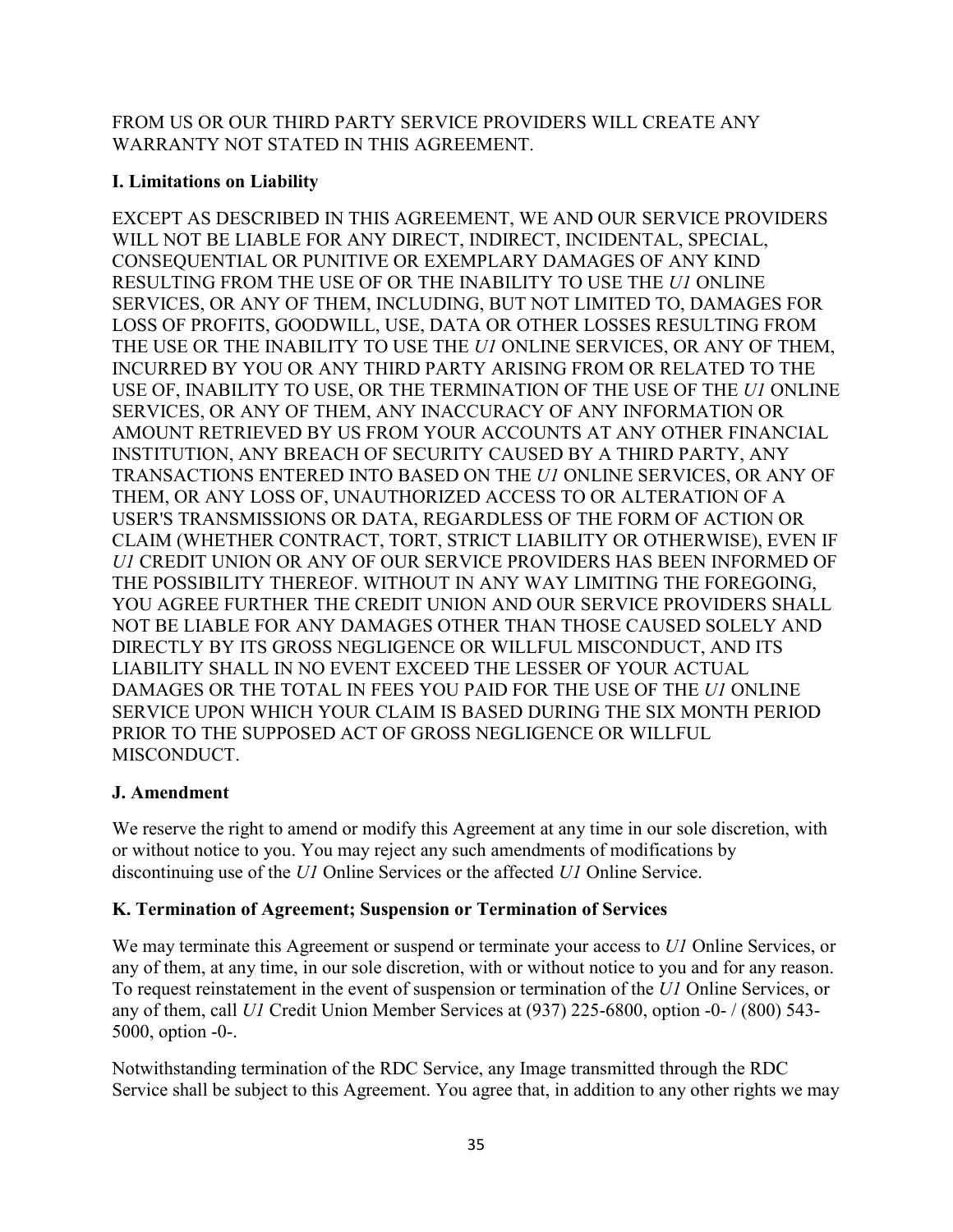have with respect to your Accounts, we may hold and use funds in any Account following termination of the RDC Service for such time as we reasonably determine that any Item processed by us prior to termination may be returned, charged back or otherwise a cause for any loss, liability, cost, exposure or other action for which we may be responsible.

### **L. No Waiver; Continuing Rights**

We shall not be deemed to have waived any of our rights or remedies hereunder unless such waiver is in writing and signed by us. No delay or omission on our part in exercising any rights or remedies shall operate as a waiver of such rights or remedies or any other rights or remedies.

You agree that our rights and remedies arising out of any breach of your representations and warranties in this Agreement, the limitations on our liability and our rights to indemnification under this Agreement are continuing and shall survive the termination of this Agreement, notwithstanding the lack of any specific reference to such survivability in these provisions. Our failure to enforce the strict performance of any provision of this Agreement will not constitute a waiver of our right to subsequently enforce such provision or any other provisions of this Agreement.

### **M. Force Majeure**

We shall be excused from failing to act or delay in acting if such failure or delay is caused by legal constraint, interruption of transmission, or communication facilities, equipment failure, war, emergency conditions or other circumstances beyond our control. Also, we may cause any or all of the *U1* Online Services to be temporarily unavailable to you, with or without prior notice, for site maintenance, security or other reasons.

#### **N. Entire Agreement**

This Agreement, including any amendments that we may make from time to time, constitutes the entire agreement between us, and supersedes and replaces all other agreements or understandings, whether written or oral, regarding the *U1* Online Services. This Agreement may be amended or any of our rights waived, only if we agree in writing to such changes, or you continue using the *U1* Online Services, or any of them following receipt of notice of any changes proposed by Credit Union. All notices to you shall be in writing and shall be made either via email, conventional mail or messages delivered through *U1* Online, at our discretion. All notices to us must be made in writing. This Agreement is personal to you and you may not assign it to anyone.

### **O. Headings; Severability**

The headings of sections and paragraphs hereof are for convenience only and shall not limit or affect the meaning or construction of any of the provisions of this Agreement. If for any reason a court of competent jurisdiction finds any provision or portion of this Agreement to be unenforceable, the remaining provisions will continue in full force and effect.

#### **P. Governing Law; Arbitration**